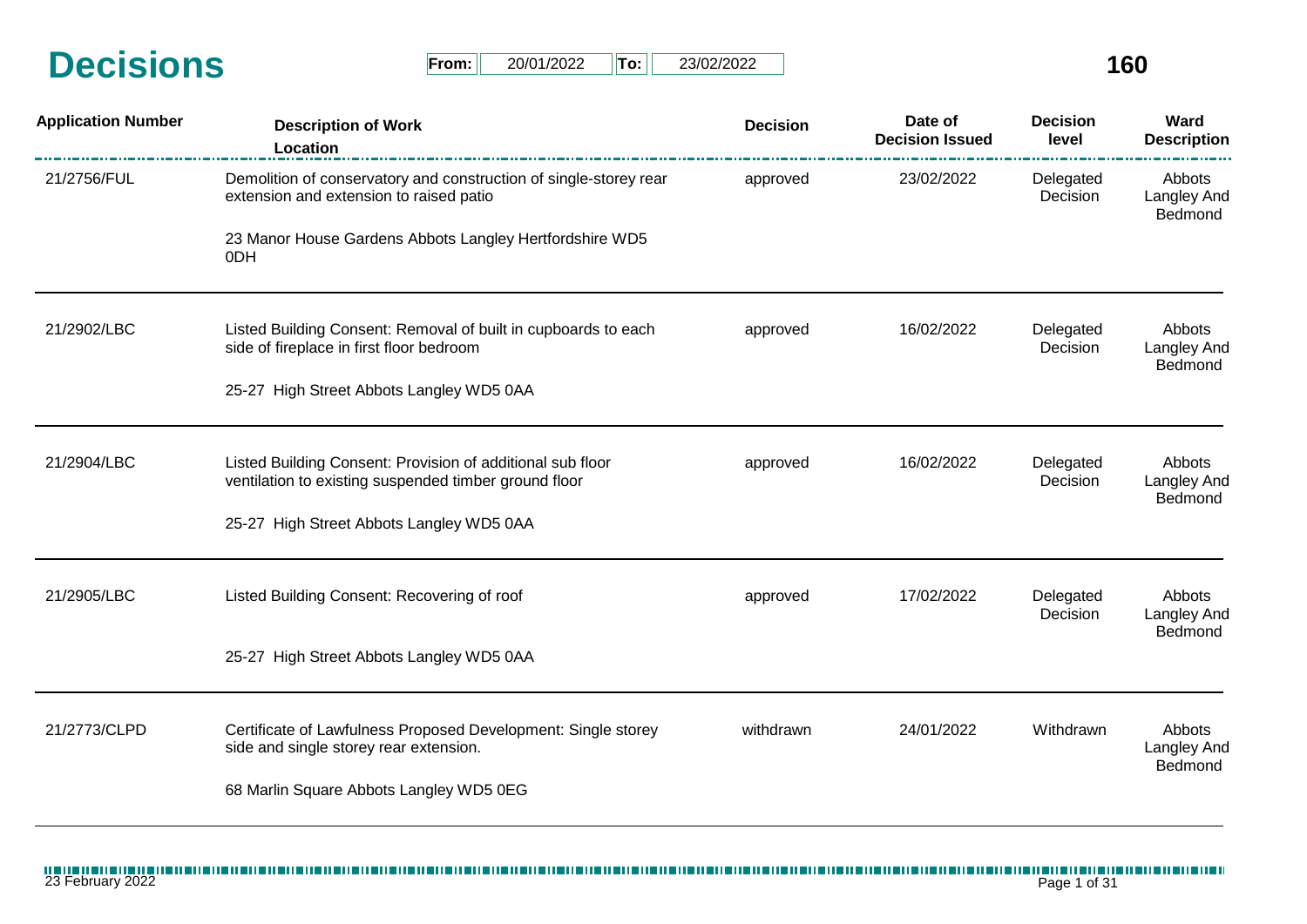| <b>Application Number</b> | <b>Description of Work</b><br>Location                                                                                                                                                                                                                                                                                                  | <b>Decision</b>          | Date of<br><b>Decision Issued</b> | <b>Decision</b><br>level | Ward<br><b>Description</b>              |
|---------------------------|-----------------------------------------------------------------------------------------------------------------------------------------------------------------------------------------------------------------------------------------------------------------------------------------------------------------------------------------|--------------------------|-----------------------------------|--------------------------|-----------------------------------------|
| 21/2892/DIS               | Discharge of Condition 4 (monitoring and review) pursuant to<br>planning permission 21/0888/FUL                                                                                                                                                                                                                                         | Determined -<br>DIS apps | 17/02/2022                        | Delegated<br>Decision    | Abbots<br><b>Langley And</b><br>Bedmond |
|                           | 25-27 High Street Abbots Langley WD5 0AA                                                                                                                                                                                                                                                                                                |                          |                                   |                          |                                         |
| 21/2847/CLPD              | Certificate of Lawfulness Proposed Development: Loft conversion<br>including rear dormer window, second floor flank window and<br>front rooflights                                                                                                                                                                                      | approved                 | 03/02/2022                        | Delegated<br>Decision    | Carpenders<br>Park                      |
|                           | 4 Ormskirk Road South Oxhey WD19 6ET                                                                                                                                                                                                                                                                                                    |                          |                                   |                          |                                         |
| 21/2825/FUL               | Loft conversion including increase in ridge height, hip to gable<br>roof extension, rear dormer window and front rooflights                                                                                                                                                                                                             | withdrawn                | 08/02/2022                        | Withdrawn                | Carpenders<br>Park                      |
|                           | 12 Greenfield Avenue Carpenders Park WD19 5DN                                                                                                                                                                                                                                                                                           |                          |                                   |                          |                                         |
| 21/2741/FUL               | Part Retrospective: Loft conversion including removal of roof, hip<br>to gable roof alterations, rear dormer and front rooflights and<br>alterations to external materials to include external insulation and<br>render                                                                                                                 | approved                 | 04/02/2022                        | Delegated<br>Decision    | Carpenders<br>Park                      |
|                           | 172 St Georges Drive Carpenders Park WD19 5HD                                                                                                                                                                                                                                                                                           |                          |                                   |                          |                                         |
| 19/1992/FUL               | First floor rear extension and single storey front extension to<br>dwelling and construction of two storey and single storey side and<br>rear extensions with basement level to be occupied as two two<br>bedroom flats with associated parking served by extended<br>crossover and landscaping<br>1 Woodhall Lane South Oxhey WD19 6HE | approved                 |                                   | Committee<br>Decision    | Carpenders<br>Park                      |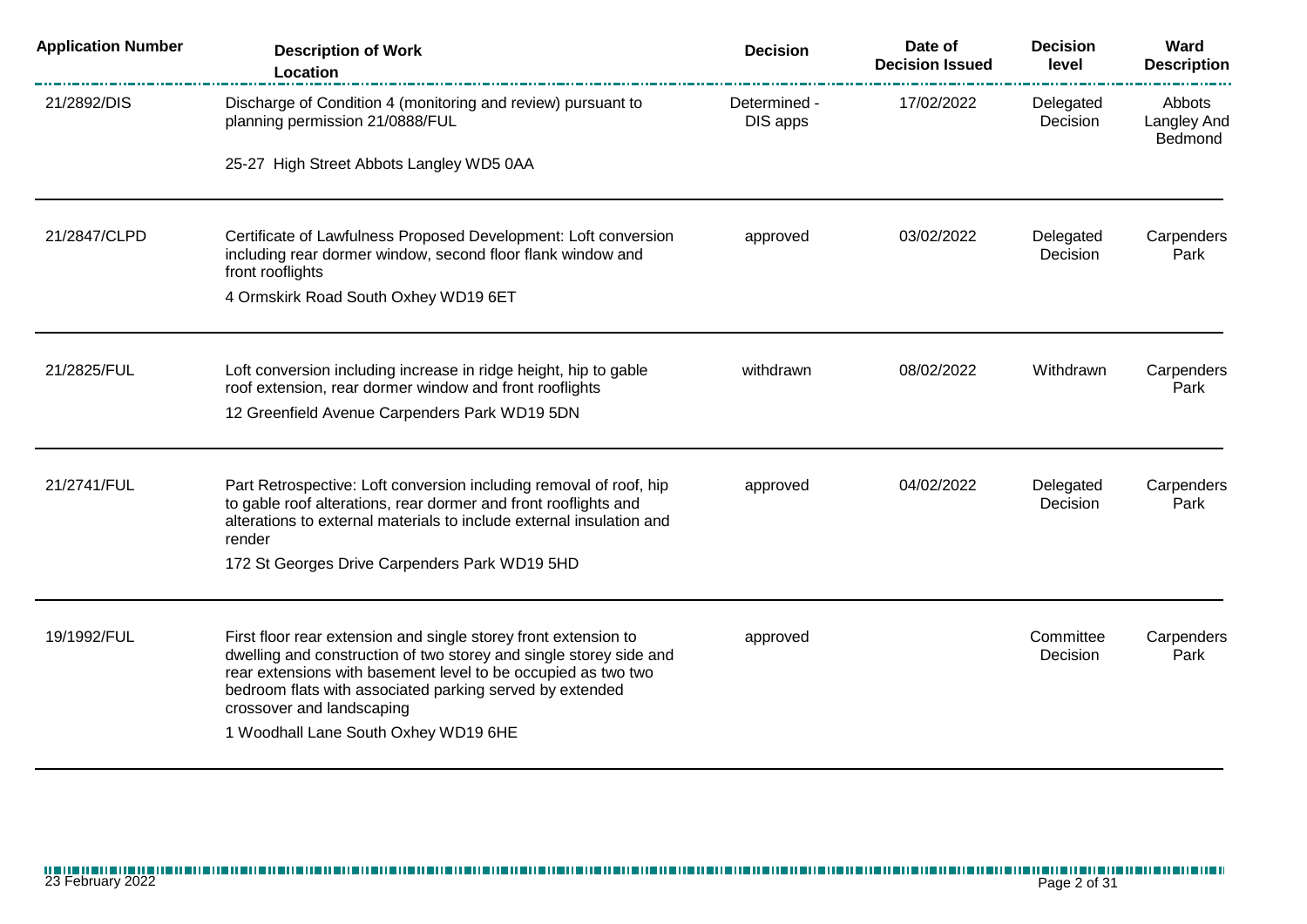| <b>Application Number</b> | <b>Description of Work</b><br>Location                                                                                                                                                                                                                                                                                                                                     | <b>Decision</b>          | Date of<br><b>Decision Issued</b> | <b>Decision</b><br>level | Ward<br><b>Description</b>          |
|---------------------------|----------------------------------------------------------------------------------------------------------------------------------------------------------------------------------------------------------------------------------------------------------------------------------------------------------------------------------------------------------------------------|--------------------------|-----------------------------------|--------------------------|-------------------------------------|
| 21/2806/FUL               | Alterations to roof including increase in ridge height and rear<br>gable extension to extend loft level accomodation, insertion of<br>front and side dormer windows, front porch and alterations to<br>fenestration including insertion of rear bay window                                                                                                                 | withdrawn                | 04/02/2022                        | Withdrawn                | Carpenders<br>Park                  |
|                           | 84 Greenfield Avenue Carpenders Park WD19 5DQ                                                                                                                                                                                                                                                                                                                              |                          |                                   |                          |                                     |
| 22/0013/DIS               | Discharge of Condition 15 (Refuse) pursuant to planning<br>permission 20/0654/FUL                                                                                                                                                                                                                                                                                          | Determined -<br>DIS apps | 27/01/2022                        | Delegated<br>Decision    | Chorleywood<br>North And<br>Sarratt |
|                           | Barn South East Of Old Mill House Solesbridge Lane<br>Chorleywood WD3 5SX                                                                                                                                                                                                                                                                                                  |                          |                                   |                          |                                     |
| 22/0147/EIA               | EIA Screening Opinion: Residential development for up to 80<br>dwellings, new community floor space, open space, landscaping<br>and car parking.                                                                                                                                                                                                                           | Determined -<br>DIS apps | 18/02/2022                        | Delegated<br>Decision    | Chorleywood<br>North And<br>Sarratt |
|                           | Land To The Rear Of 47 Church Lane Sarratt Hertfordshire                                                                                                                                                                                                                                                                                                                   |                          |                                   |                          |                                     |
| 21/2519/FUL               | Variation of condition 2 (approved plans) pursuant to planning<br>permission 21/0829/FUL (Part single storey part two storey rear<br>extension, first floor side extension and loft conversion including<br>roof alterations, rear dormers and increase in ridge height) to<br>include alterations to fenestration detail.<br>Wildwood Loudwater Heights Loudwater WD3 4AX | approved                 | 25/01/2022                        | Delegated<br>Decision    | Chorleywood<br>North And<br>Sarratt |
| 21/2903/LBC               | Listed Building Consent: Installation of proposed secondary<br>windows                                                                                                                                                                                                                                                                                                     | approved                 | 16/02/2022                        | Delegated<br>Decision    | Chorleywood<br>North And<br>Sarratt |
|                           | The White Cottage The Green Sarratt WD3 6BL                                                                                                                                                                                                                                                                                                                                |                          |                                   |                          |                                     |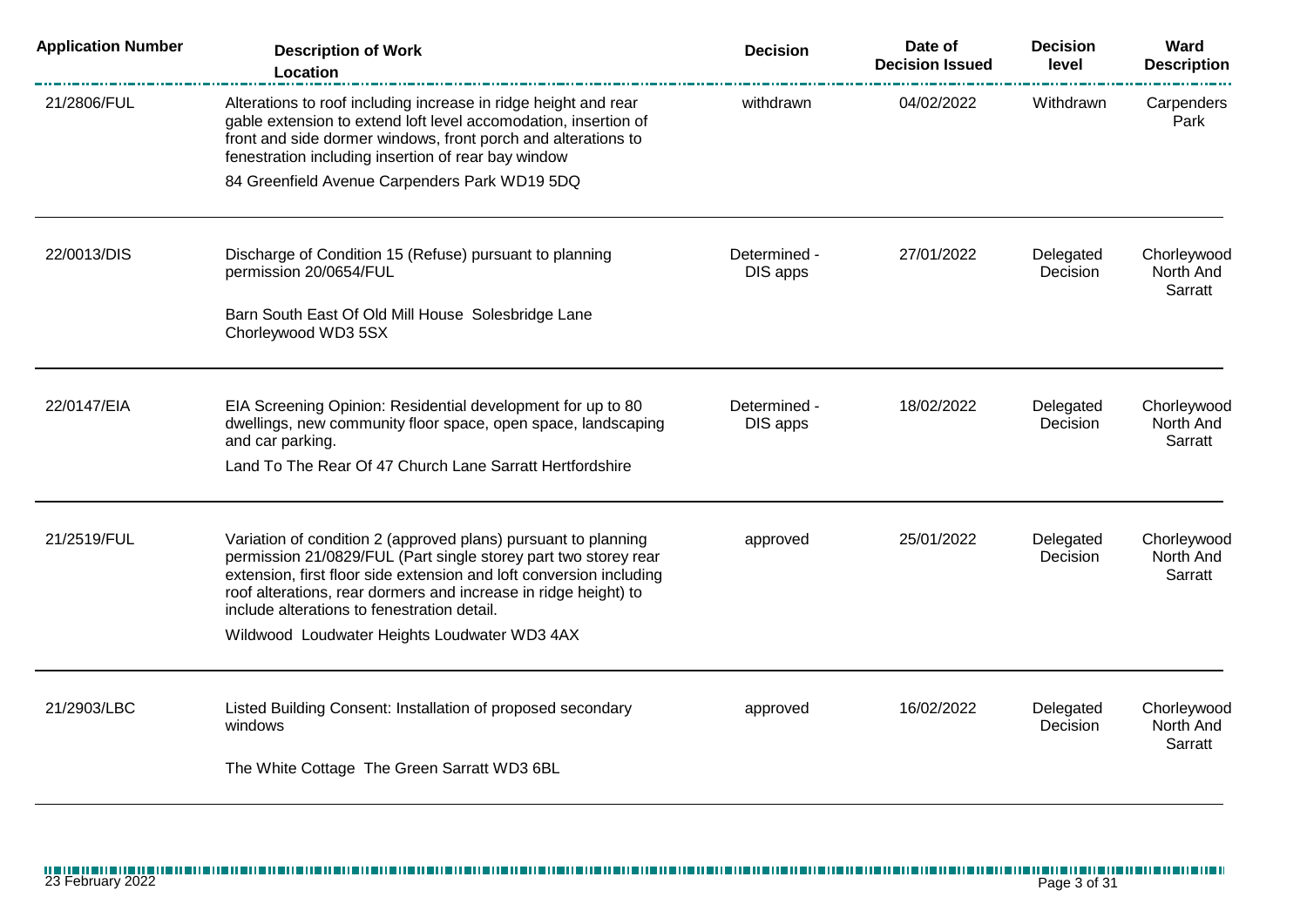| <b>Application Number</b> | <b>Description of Work</b><br>Location                                                                                           | <b>Decision</b>          | Date of<br><b>Decision Issued</b>   | <b>Decision</b><br>level | Ward<br><b>Description</b>          |
|---------------------------|----------------------------------------------------------------------------------------------------------------------------------|--------------------------|-------------------------------------|--------------------------|-------------------------------------|
| 21/2913/CLPD              | Certificate of Lawfulness Proposed Development: Erection of<br>outbuilding                                                       | approved                 |                                     | Delegated<br>Decision    | Chorleywood<br>North And<br>Sarratt |
|                           | 27 Church Lane Sarratt WD3 6HN                                                                                                   |                          |                                     |                          |                                     |
| 21/2916/PDE               | Prior Approval: Single storey rear extension (depth 6 metres,<br>maximum height 3.6 metres, maximum eaves height 2.4 metres)     | approved                 | 28/01/2022                          | Delegated<br>Decision    | Chorleywood<br>North And            |
|                           | 27 Church Lane Sarratt Rickmansworth Hertfordshire WD3 6HN                                                                       |                          |                                     |                          | Sarratt                             |
| 21/2725/FUL               | Part single storey, part two storey rear extensions including<br>demolition of existing chimney and alterations to fenestration. | approved                 | 26/01/2022<br>Delegated<br>Decision |                          | Chorleywood<br>North And<br>Sarratt |
|                           | Holly Cottage Dog Kennel Lane Chorleywood WD3 5EL                                                                                |                          |                                     |                          |                                     |
| 21/2944/DIS               | Discharge of Conditions 3 (Refuse) and 4 (Parking Management<br>Plan) pursuant to planning permission 19/0328/FUL                | Determined -<br>DIS apps | 28/01/2022                          | Delegated<br>Decision    | Chorleywood<br>North And            |
|                           | The Old Stores, The Sweet Shop Rickmansworth Road<br>Chorleywood WD3 5SQ                                                         |                          |                                     |                          | Sarratt                             |
| 21/2946/PDE               | Prior Approval: Single storey rear extension (depth 5 metres,<br>maximum height 3.67 metres, maximum eaves height 2.77           | approved                 | 10/02/2022                          | Delegated<br>Decision    | Chorleywood<br>North And            |
|                           | metres)<br>Hollymead Bucks Hill Kings Langley Hertfordshire WD4 9AT                                                              |                          |                                     |                          | Sarratt                             |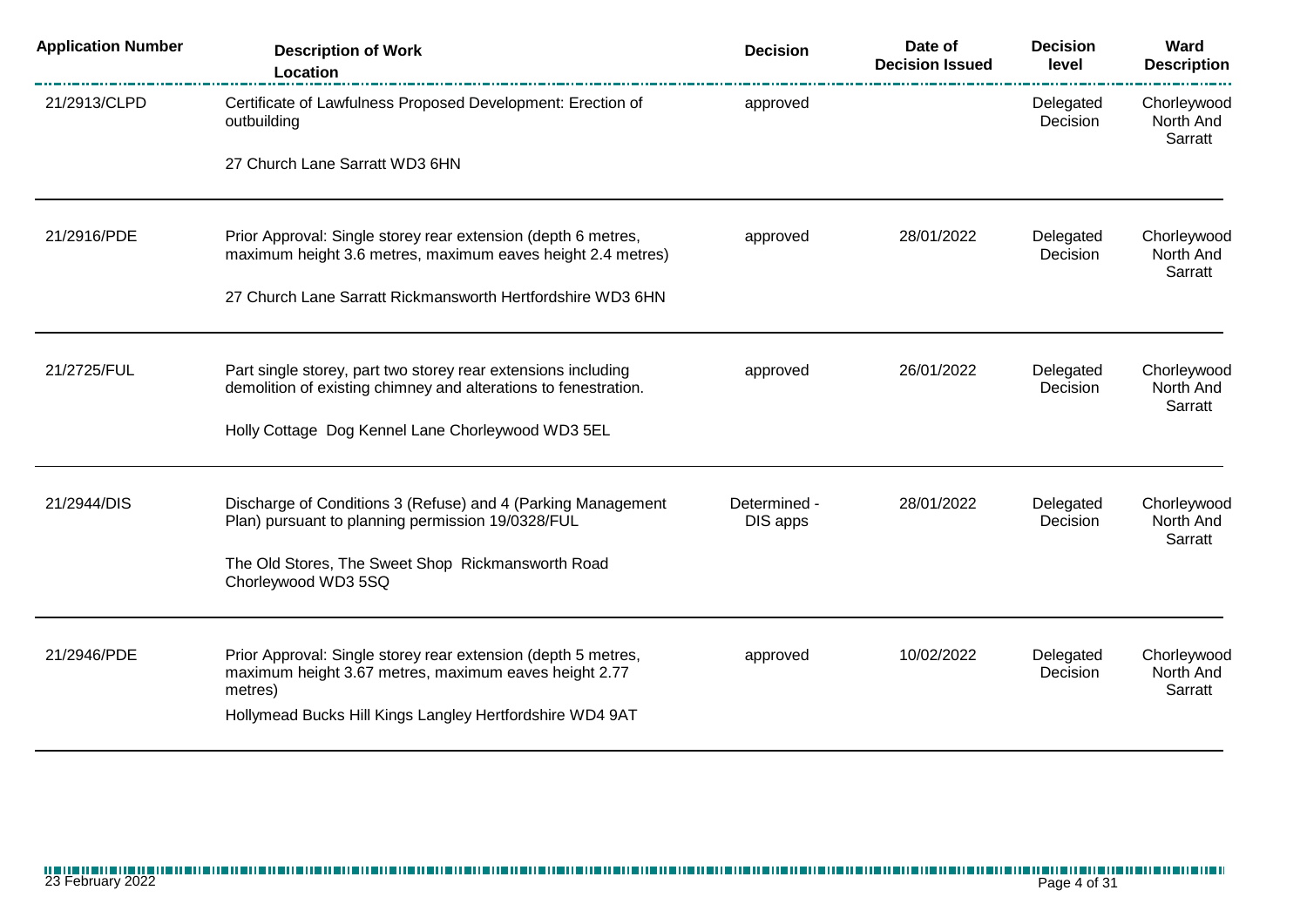| <b>Application Number</b> | <b>Description of Work</b><br>Location                                                                                                                                                                                                                                                                                                                                                                                                                                                                                                                                                                                                                                                        | <b>Decision</b> | Date of<br><b>Decision Issued</b> | <b>Decision</b><br>level | Ward<br><b>Description</b>          |
|---------------------------|-----------------------------------------------------------------------------------------------------------------------------------------------------------------------------------------------------------------------------------------------------------------------------------------------------------------------------------------------------------------------------------------------------------------------------------------------------------------------------------------------------------------------------------------------------------------------------------------------------------------------------------------------------------------------------------------------|-----------------|-----------------------------------|--------------------------|-------------------------------------|
| 21/2630/FUL               | Part single-storey, part two-storey rear extension; loft conversion<br>including rear dormer and front rooflight; single-storey side<br>extension following demolition of an existing outbuilding; front<br>porch; and alterations to frontage including widening of existing<br>vehicular access                                                                                                                                                                                                                                                                                                                                                                                             | approved        | 04/02/2022                        | Delegated<br>Decision    | Chorleywood<br>North And<br>Sarratt |
|                           | Overdale 19 Orchard Drive Chorleywood Hertfordshire WD3 5QN                                                                                                                                                                                                                                                                                                                                                                                                                                                                                                                                                                                                                                   |                 |                                   |                          |                                     |
| 21/2676/FUL               | Construction of single storey rear extension, first floor side<br>extension and two storey front extension, loft conversion including<br>increase in ridge height and the insertion of front rooflights and<br>rear dormers, alterations to external materials to include render<br>and installation of front boundary wall and gates<br>Carfax House 2 Spencer Walk Rickmansworth WD3 4EE                                                                                                                                                                                                                                                                                                    | withdrawn       | 26/01/2022                        | Withdrawn                | Chorleywood<br>North And<br>Sarratt |
|                           |                                                                                                                                                                                                                                                                                                                                                                                                                                                                                                                                                                                                                                                                                               |                 |                                   |                          |                                     |
| 21/2798/FUL               | Variation of Condition 2 (Plan numbers) pursuant to planning<br>permission 21/1723/FUL [Variation of Condition 2 (approved<br>plans) pursuant to planning permission 21/0637/FUL (Demolition<br>of existing dwelling and subdivision of site, construction of two<br>detached dwellings with accommodation within the roof served by<br>dormers with associated works including new vehicular access<br>onto The Drive and cycle and bin storage) to allow for<br>enlargement to roof forms of approved dwellings to include crown<br>roof forms]. Variation to allow for alterations to the siting of the<br>garage to plot 1.<br>Ashleigh 124 The Drive Rickmansworth Hertfordshire WD3 4DP | approved        | 03/02/2022                        | Delegated<br>Decision    | Chorleywood<br>North And<br>Sarratt |
| 21/2844/CLPD              | Certificate of Lawfulness for Proposed Development: Single<br>storey rear extension                                                                                                                                                                                                                                                                                                                                                                                                                                                                                                                                                                                                           | approved        | 07/02/2022                        | Delegated<br>Decision    | Chorleywood<br>North And<br>Sarratt |
|                           | Nasus Dunny Lane Belsize Kings Langley Hertfordshire WD4<br>9DE                                                                                                                                                                                                                                                                                                                                                                                                                                                                                                                                                                                                                               |                 |                                   |                          |                                     |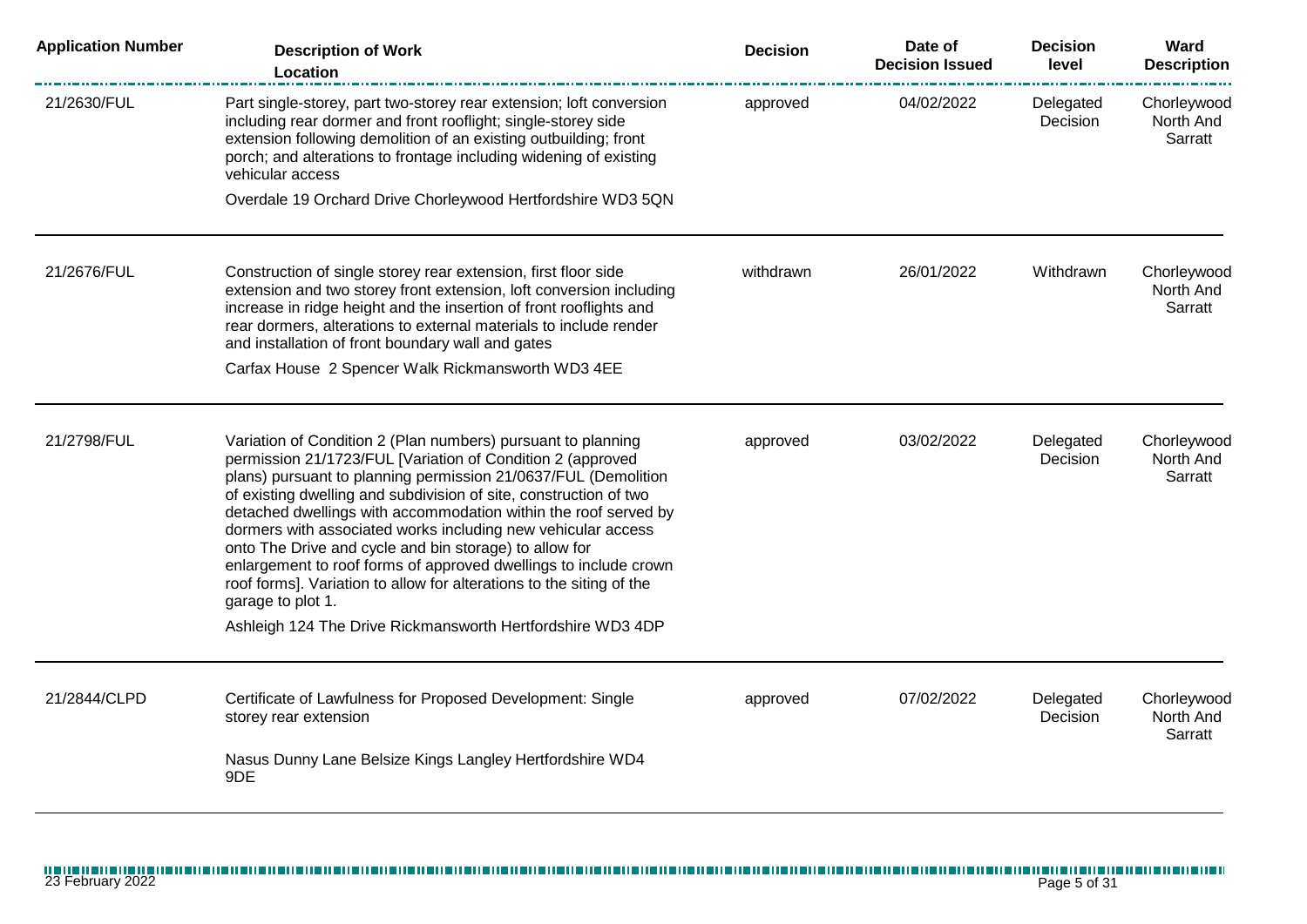| <b>Application Number</b> | <b>Description of Work</b><br>Location                                                                                                                                                                                                          | <b>Decision</b>                              | Date of<br><b>Decision Issued</b> | <b>Decision</b><br>level | Ward<br><b>Description</b>          |
|---------------------------|-------------------------------------------------------------------------------------------------------------------------------------------------------------------------------------------------------------------------------------------------|----------------------------------------------|-----------------------------------|--------------------------|-------------------------------------|
| 21/2845/CLPD              | Certificate of lawfulness proposed development: Erection of a<br>detached outbuilding                                                                                                                                                           | approved                                     | 07/02/2022                        | Delegated<br>Decision    | Chorleywood<br>North And<br>Sarratt |
|                           | Nasus Dunny Lane Belsize Kings Langley Hertfordshire WD4<br>9DE                                                                                                                                                                                 |                                              |                                   |                          |                                     |
| 21/2846/FUL               | Loft Conversion including hip to gable roof alterations, front and<br>rear dormers, rooflights, chimney and porch with roof canopy                                                                                                              | approved                                     | 10/02/2022                        | Delegated<br>Decision    | Chorleywood<br>North And<br>Sarratt |
|                           | Nasus Dunny Lane Belsize Kings Langley Hertfordshire WD4<br>9DE                                                                                                                                                                                 |                                              |                                   |                          |                                     |
| 21/2886/FUL               | Single storey front and side extension                                                                                                                                                                                                          | refused                                      | 15/02/2022                        | Delegated<br>Decision    | Chorleywood<br>North And            |
|                           | 6 Lower Plantation Loudwater Rickmansworth Hertfordshire WD3<br>4PQ                                                                                                                                                                             |                                              |                                   |                          | Sarratt                             |
| 21/2915/CLPD              | Certificate of Lawfulness Proposed Development: Insertion of<br>dormer window                                                                                                                                                                   | refused                                      | 17/02/2022                        | Delegated<br>Decision    | Chorleywood<br>North And            |
|                           | Heather Cottage Penmans Hill Chipperfield WD4 9DJ                                                                                                                                                                                               |                                              |                                   |                          | Sarratt                             |
| 22/0058/FUL               | Variation of Condition 2 (Approved Plan Numbers) of planning<br>permission 21/1745/FUL to reduce size of basement to Plot 1 and<br>remove lightwell access and remove basements to plots 2-4<br>Glenwood Chorleywood Road Rickmansworth WD3 4ER | Application<br>cancelled due<br>to error etc |                                   | Application<br>returned  | Chorleywood<br>North And<br>Sarratt |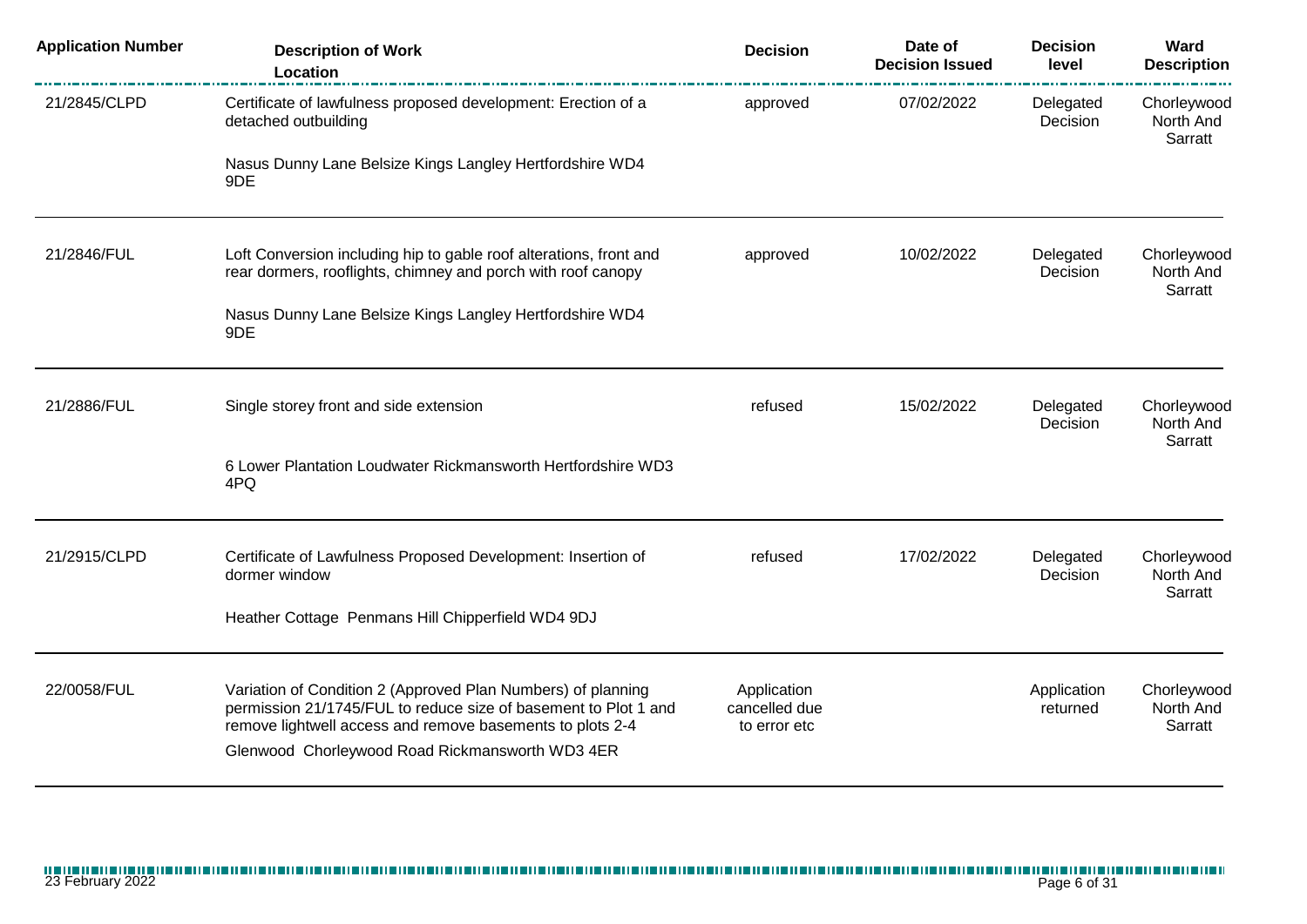| <b>Application Number</b> | <b>Description of Work</b><br>Location                                                                                                                                                                                                                                                                                                                                       | <b>Decision</b>                              | Date of<br><b>Decision Issued</b> | <b>Decision</b><br>level     | Ward<br><b>Description</b>          |
|---------------------------|------------------------------------------------------------------------------------------------------------------------------------------------------------------------------------------------------------------------------------------------------------------------------------------------------------------------------------------------------------------------------|----------------------------------------------|-----------------------------------|------------------------------|-------------------------------------|
| 21/2921/NMA               | Non material amendment to planning permission 20/2574/FUL:<br>Minor modifications to the shape of 2 No. ground floor bay<br>windows to House B, to change their shape in plan from curved to<br>rectangular and the design configured to be (a) in keeping with<br>the square bay design used on House A and (b) matching the<br>fenestration patterns of the approved bays. | approved                                     | 21/01/2022                        | Delegated<br><b>Decision</b> | Chorleywood<br>North And<br>Sarratt |
|                           | Red House Dog Kennel Lane Chorleywood WD3 5EL                                                                                                                                                                                                                                                                                                                                |                                              |                                   |                              |                                     |
| 22/0019/FUL               | Demolition of existing dwelling and construction of part three<br>storey detached 5-bedroom dwelling with accommodation in the<br>roofspace                                                                                                                                                                                                                                  | Application<br>cancelled due<br>to error etc |                                   | Application<br>returned      | Chorleywood<br>North And<br>Sarratt |
|                           | Beech House Chess Way Chorleywood WD3 5TA                                                                                                                                                                                                                                                                                                                                    |                                              |                                   |                              |                                     |
| 21/2880/PDE               | Prior Approval: Single storey rear extension (depth 8 metres,<br>maximum height 3.7 metres, maximum eaves height 3 metres)                                                                                                                                                                                                                                                   | no objection                                 | 28/01/2022                        | Delegated<br>Decision        | Chorleywood<br>North And<br>Sarratt |
|                           | Heather Cottage Penmans Hill Chipperfield Kings Langley<br>Hertfordshire WD4 9DJ                                                                                                                                                                                                                                                                                             |                                              |                                   |                              |                                     |
| 21/2849/FUL               | Erection of detached garage                                                                                                                                                                                                                                                                                                                                                  | refused                                      | 09/02/2022                        | Delegated<br><b>Decision</b> | Chorleywood<br>North And<br>Sarratt |
|                           | Stamhus Troutstream Way Loudwater WD3 4LB                                                                                                                                                                                                                                                                                                                                    |                                              |                                   |                              |                                     |
| 21/2252/FUL               | Two-storey rear extension, single-storey side extension for boiler<br>room, raised patio, rear outbuilding, erection of garden walls with<br>gates to both sides of dwelling and alterations to reduce existing<br>front bay<br>Rosegarth Loudwater Heights Loudwater WD3 4AX                                                                                                | approved                                     | 16/02/2022                        | Delegated<br>Decision        | Chorleywood<br>North And<br>Sarratt |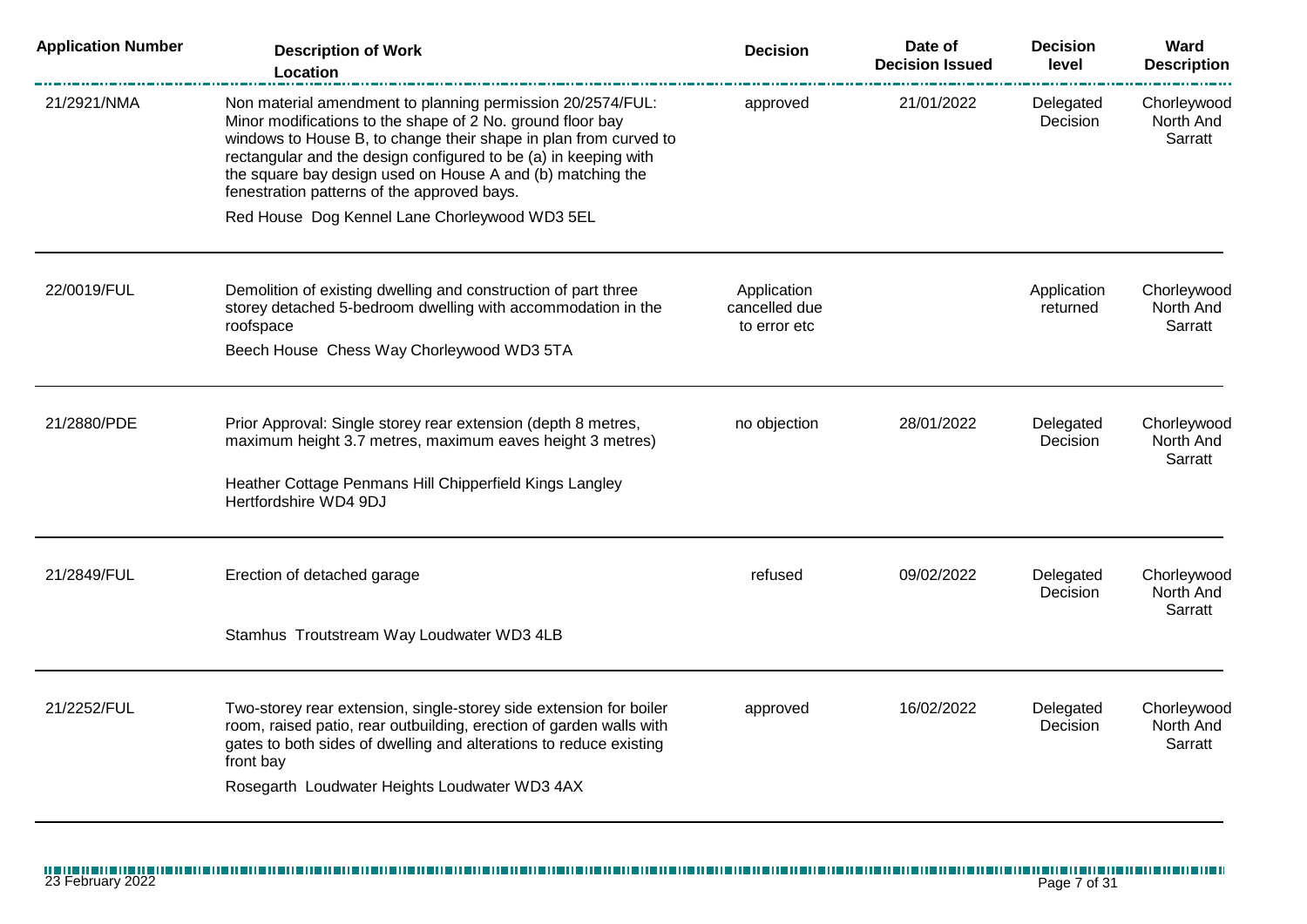| <b>Application Number</b> | <b>Description of Work</b><br>Location                                                                                                                                                                                                      | <b>Decision</b> | Date of<br><b>Decision Issued</b> | <b>Decision</b><br>level | Ward<br><b>Description</b>          |
|---------------------------|---------------------------------------------------------------------------------------------------------------------------------------------------------------------------------------------------------------------------------------------|-----------------|-----------------------------------|--------------------------|-------------------------------------|
| 21/2615/FUL               | Demolition of existing dwelling and erection of two storey dwelling<br>with loft accommodation served by dormer windows and lower<br>ground floor accommodation, associated parking and landscaping<br>87 Valley Road Rickmansworth WD3 4BL | approved        | 16/02/2022                        | Delegated<br>Decision    | Chorleywood<br>North And<br>Sarratt |
|                           |                                                                                                                                                                                                                                             |                 |                                   |                          |                                     |
| 21/2603/FUL               | Two storey front extension, roof extensions including increase in<br>ridge height and flank rooflights                                                                                                                                      | approved        |                                   | Delegated<br>Decision    | Chorleywood<br>North And<br>Sarratt |
|                           | Hazel Bank Solesbridge Lane Chorleywood WD3 5SW                                                                                                                                                                                             |                 |                                   |                          |                                     |
| 22/0067/CLPD              | Certificate of Lawfulness Proposed Development: Erection of<br>outbuilding to rear.                                                                                                                                                         | approved        |                                   | Delegated<br>Decision    | Chorleywood<br>North And<br>Sarratt |
|                           | Little Paddock Little Windmill Hill Chipperfield WD4 9DG                                                                                                                                                                                    |                 |                                   |                          |                                     |
| 22/0068/CLPD              | Certificate of Lawfulness Proposed Development: Construction of<br>detached garage                                                                                                                                                          | approved        |                                   | Delegated<br>Decision    | Chorleywood<br>North And<br>Sarratt |
|                           | Little Paddock Little Windmill Hill Chipperfield WD4 9DG                                                                                                                                                                                    |                 |                                   |                          |                                     |
| 21/2234/FUL               | Demolition of the existing dwelling and construction of a<br>replacement four-bedroom dwelling with car parking, landscaping<br>and associated works                                                                                        | approved        | 31/01/2022                        | Delegated<br>Decision    | Chorleywood<br>North And<br>Sarratt |
|                           | Corner House Redhall Lane Chandlers Cross Hertfordshire WD3<br>4LX                                                                                                                                                                          |                 |                                   |                          |                                     |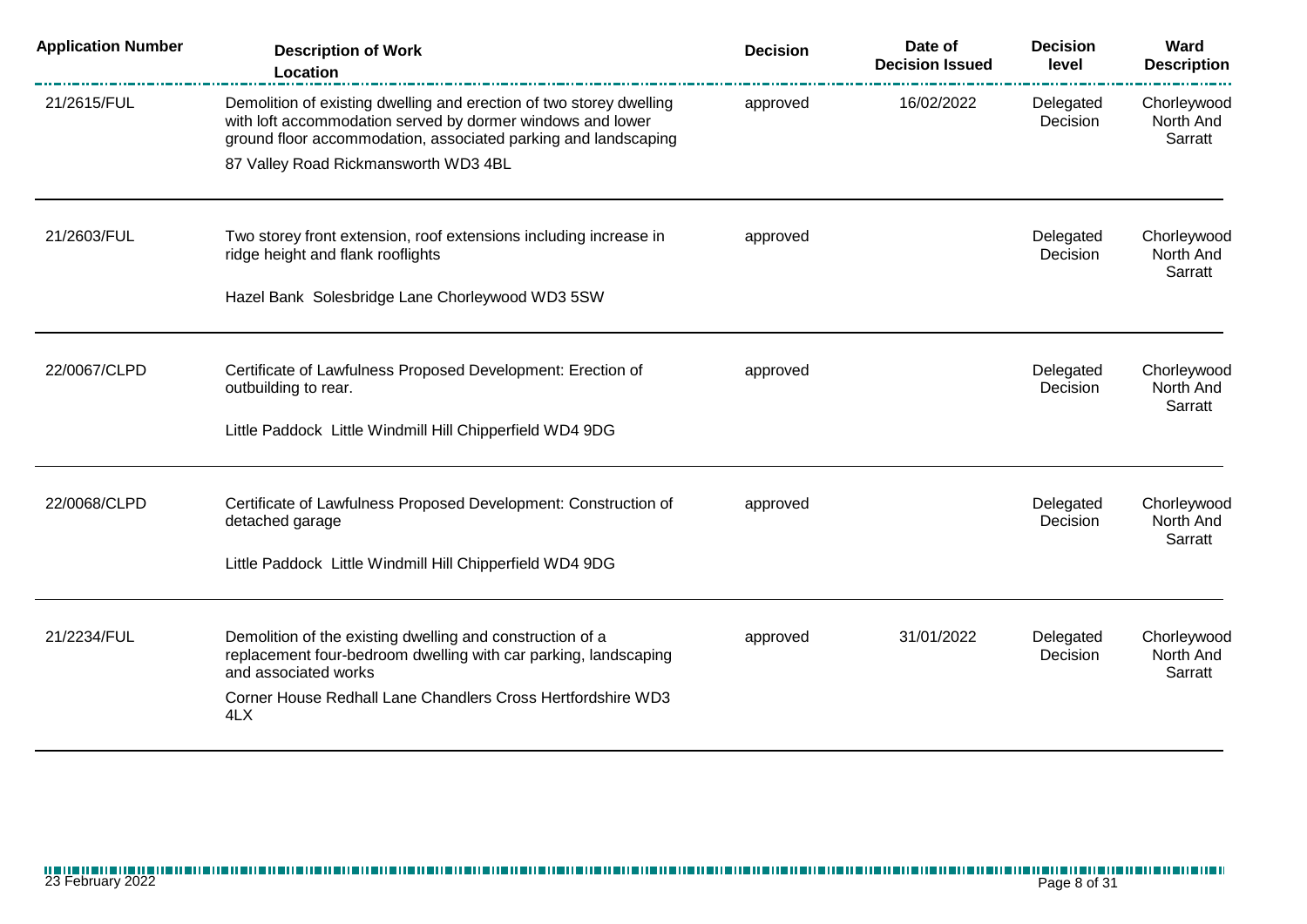| <b>Application Number</b> | <b>Description of Work</b><br>Location                                                                                                                                                                                                           | <b>Decision</b> | Date of<br><b>Decision Issued</b> | <b>Decision</b><br>level | Ward<br><b>Description</b>          |
|---------------------------|--------------------------------------------------------------------------------------------------------------------------------------------------------------------------------------------------------------------------------------------------|-----------------|-----------------------------------|--------------------------|-------------------------------------|
| 21/2656/FUL               | Landscaping and alterations to rear garden and construction of<br>shed                                                                                                                                                                           | approved        | 10/02/2022                        | Delegated<br>Decision    | Chorleywood<br>North And<br>Sarratt |
|                           | 7 Darvells Yard Chorleywood WD3 5QG                                                                                                                                                                                                              |                 |                                   |                          |                                     |
| 21/2715/FUL               | Single storey rear extension, alterations to fenestration detail and<br>provision of rooflights to front roofslope                                                                                                                               | approved        | 21/01/2022                        | Delegated<br>Decision    | Chorleywood<br>North And            |
|                           | Lynwood House 8 Lynwood Heights Rickmansworth WD3 4ED                                                                                                                                                                                            |                 |                                   |                          | Sarratt                             |
| 21/2855/FUL               | Erection of single storey, oak framed orangery to rear.                                                                                                                                                                                          | approved        | 17/02/2022                        | Delegated<br>Decision    | Chorleywood<br>North And            |
|                           | Wood Glade Rasehill Close Chorleywood WD3 4EW                                                                                                                                                                                                    |                 |                                   |                          | Sarratt                             |
| 21/2576/FUL               | Two storey rear and side extension, loft conversion including<br>increase in ridge height, alterations to existing roof form including<br>creation of a crown roof form, rear dormers and rooflights, and<br>alterations to fenestration detail. | withdrawn       | 21/01/2022                        | Withdrawn                | Chorleywood<br>North And<br>Sarratt |
|                           | 28 Valley Road Rickmansworth WD3 4DS                                                                                                                                                                                                             |                 |                                   |                          |                                     |
| 21/2722/FUL               | Erection of a detached garden room                                                                                                                                                                                                               | approved        | 28/01/2022                        | Delegated<br>Decision    | Chorleywood<br>North And<br>Sarratt |
|                           | Homeland The Green Sarratt WD3 6BH                                                                                                                                                                                                               |                 |                                   |                          |                                     |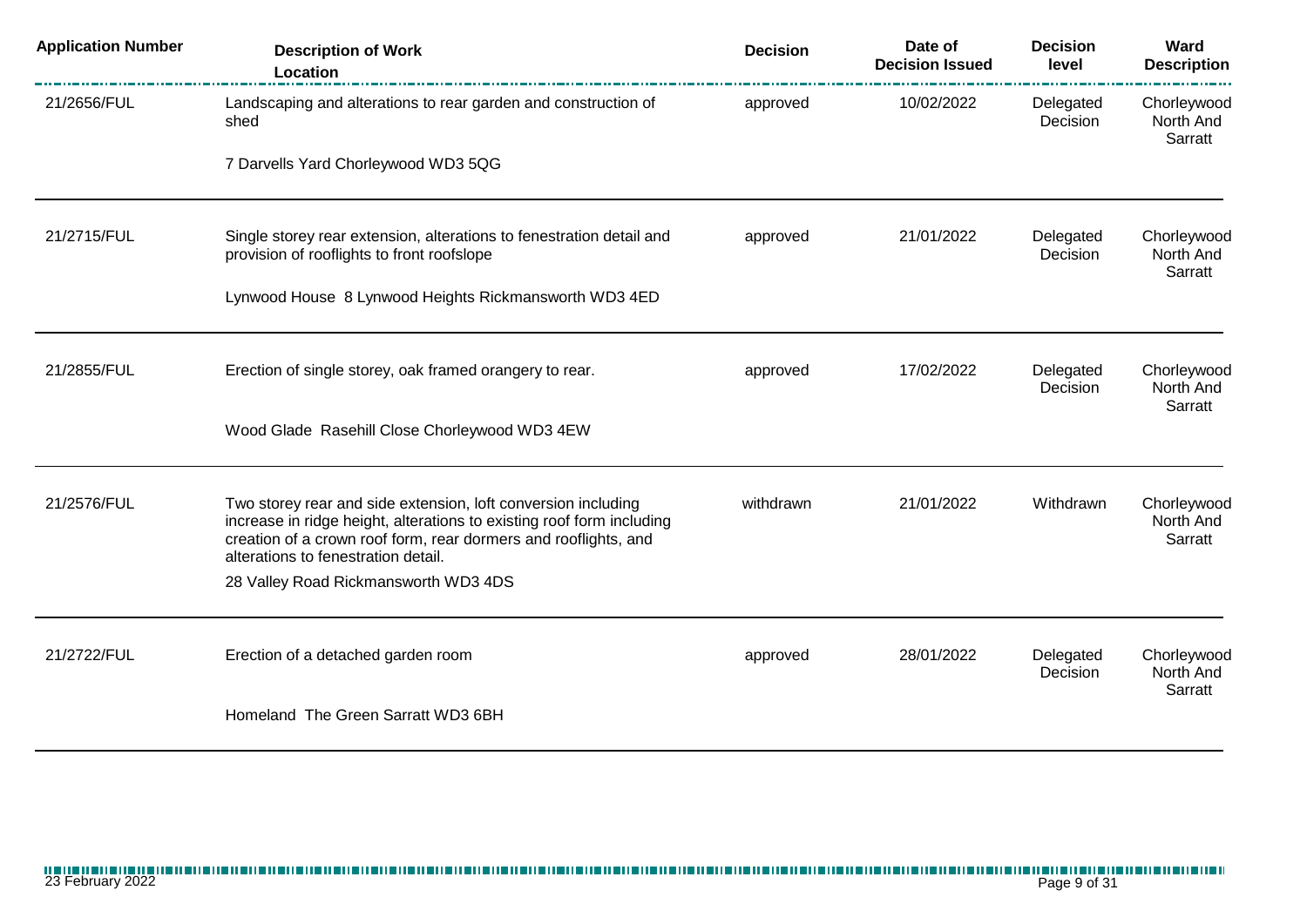| <b>Application Number</b> | <b>Description of Work</b><br><b>Location</b>                                                                                                                                                                                                                                                                                          | <b>Decision</b>          | Date of<br><b>Decision Issued</b> | <b>Decision</b><br>level | Ward<br><b>Description</b>              |
|---------------------------|----------------------------------------------------------------------------------------------------------------------------------------------------------------------------------------------------------------------------------------------------------------------------------------------------------------------------------------|--------------------------|-----------------------------------|--------------------------|-----------------------------------------|
| 21/2781/DIS               | Discharge of Conditions 3 (Method Statement and Tree<br>Protection) and 4 (Materials) pursuant to planning permission<br>21/1930/FUL                                                                                                                                                                                                   | Determined -<br>DIS apps | 26/01/2022                        | Delegated<br>Decision    | Chorleywood<br>North And<br>Sarratt     |
|                           | Solesbridge Water Solesbridge Lane Chorleywood WD3 5SX                                                                                                                                                                                                                                                                                 |                          |                                   |                          |                                         |
| 21/2686/FUL               | Side and rear extension, roof extension including increase in ridge<br>and eaves height, extension to roof and insertion of rear dormer<br>and rooflights to front, rear and sides, alterations to fenestration,<br>render and composite timber cladding to existing house and<br>associated landscape works                           | approved                 | 09/02/2022                        | Delegated<br>Decision    | Chorleywood<br>South And<br>Maple Cross |
|                           | 9 Furze View Chorleywood WD3 5HT                                                                                                                                                                                                                                                                                                       |                          |                                   |                          |                                         |
| 21/2453/FUL               | Joint Application: Part single, part two storey extension to No. 10<br>including an increase to the ridge height of the existing outbuilding<br>and single storey rear extension to No. 9 with associated works                                                                                                                        | approved                 | 24/01/2022                        | Committee<br>Decision    | Chorleywood<br>South And<br>Maple Cross |
|                           | 9 & 10 Chorleywood Bottom Chorleywood WD3 5JB                                                                                                                                                                                                                                                                                          |                          |                                   |                          |                                         |
| 21/2767/FUL               | Variation of Condition 2 (Plan Numbers) of planning permission<br>20/0454/FUL (Part single storey and part two storey rear<br>extension to existing dwelling, erection of attached two storey<br>dwelling, associated landscaping, access and parking) to relocate<br>the parking within the site<br>29 Denham Way Maple Cross WD3 9SL | withdrawn                | 27/01/2022                        | Withdrawn                | Chorleywood<br>South And<br>Maple Cross |
| 21/2780/FUL               | Construction of temporary car park for a period of 9 months                                                                                                                                                                                                                                                                            | refused                  | 09/02/2022                        | Delegated<br>Decision    | Chorleywood<br>South And<br>Maple Cross |
|                           | Bullsland Farm Bullsland Lane Chorleywood Rickmansworth<br>Hertfordshire WD3 5BG                                                                                                                                                                                                                                                       |                          |                                   |                          |                                         |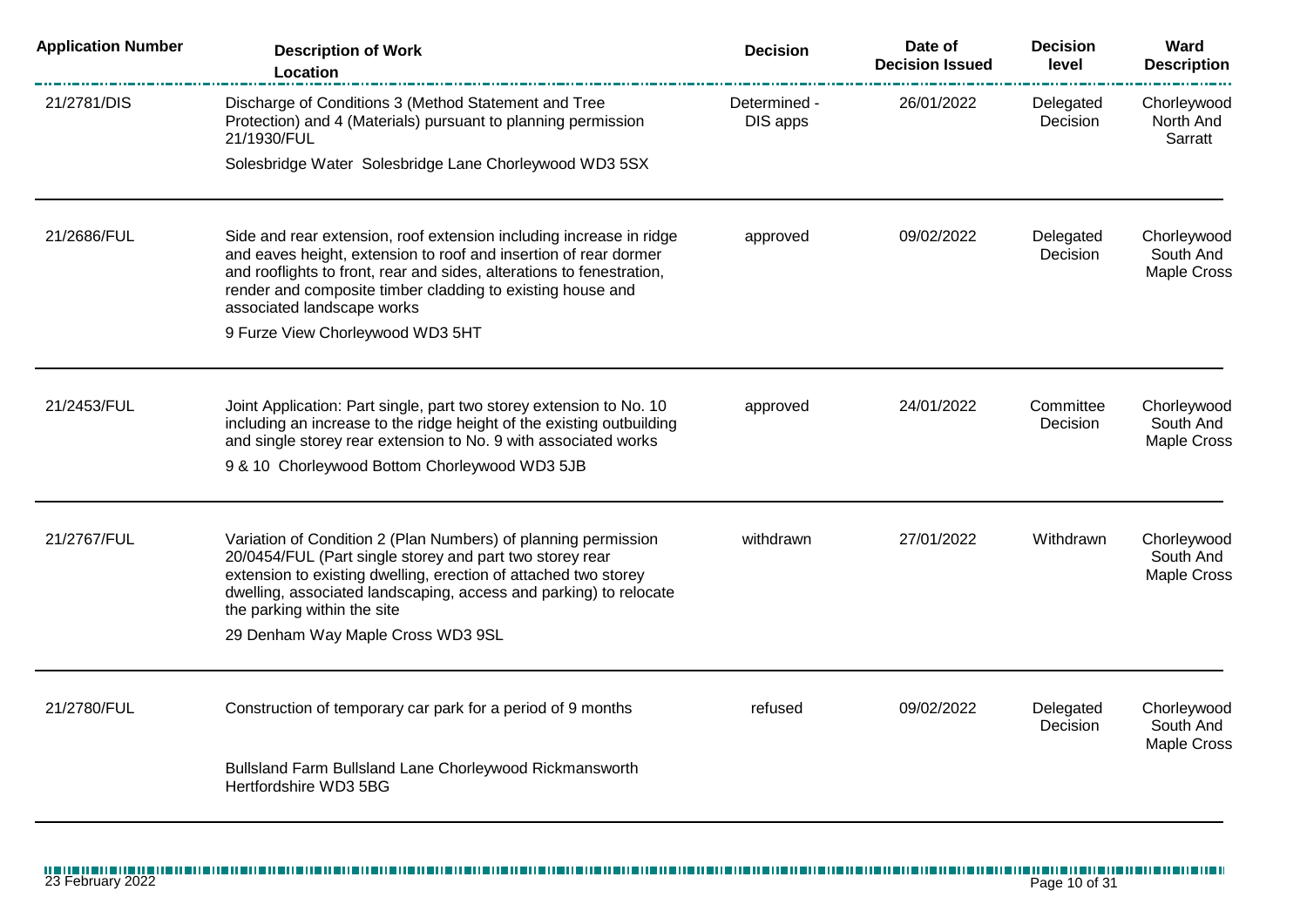| <b>Application Number</b> | <b>Description of Work</b><br><b>Location</b>                                                                                                                                                                                                                                                                                                                                                                                             | <b>Decision</b>          | Date of<br><b>Decision Issued</b> | <b>Decision</b><br>level | Ward<br><b>Description</b>                     |
|---------------------------|-------------------------------------------------------------------------------------------------------------------------------------------------------------------------------------------------------------------------------------------------------------------------------------------------------------------------------------------------------------------------------------------------------------------------------------------|--------------------------|-----------------------------------|--------------------------|------------------------------------------------|
| 21/2812/FUL               | Single storey rear extension, conversion of garage into habitable<br>accommodation and front infill extension                                                                                                                                                                                                                                                                                                                             | approved                 | 08/02/2022                        | Delegated<br>Decision    | Chorleywood<br>South And<br><b>Maple Cross</b> |
|                           | 60 Franklins Maple Cross Rickmansworth Hertfordshire WD3<br>9SY                                                                                                                                                                                                                                                                                                                                                                           |                          |                                   |                          |                                                |
| 21/2774/FUL               | Variation of Condition 2 (Approved Plans) pursuant to planning<br>permission 21/0739/FUL (Single storey rear extension, raised<br>patio, front porch, new roof to existing lean to, replacement<br>windows and alterations to fenestration, hip to gable roof<br>enlargement including rear dormers and new roof) to increase<br>height of parapet wall of single storey rear extension<br>Corner Croft 31 Berks Hill Chorleywood WD3 5AJ | approved                 | 08/02/2022                        | Delegated<br>Decision    | Chorleywood<br>South And<br><b>Maple Cross</b> |
| 21/2779/FUL               | Two storey front extension<br>41 Dove Park Chorleywood WD3 5NY                                                                                                                                                                                                                                                                                                                                                                            | approved                 | 31/01/2022                        | Delegated<br>Decision    | Chorleywood<br>South And<br><b>Maple Cross</b> |
|                           |                                                                                                                                                                                                                                                                                                                                                                                                                                           |                          |                                   |                          |                                                |
| 21/2738/FUL               | Single-storey rear extension and insertion of new window on side<br>elevation                                                                                                                                                                                                                                                                                                                                                             | approved                 |                                   | Delegated<br>Decision    | Chorleywood<br>South And<br><b>Maple Cross</b> |
|                           | 5 Ash Vale Maple Cross WD3 9UJ                                                                                                                                                                                                                                                                                                                                                                                                            |                          |                                   |                          |                                                |
| 21/2790/DIS               | Discharge of Condition 3 (Archaeology) pursuant to planning<br>permission 21/0703/FUL<br>Bullsland Farm, Barn West Of Bullsland Farm House Bullsland<br>Lane Chorleywood WD3 5BG                                                                                                                                                                                                                                                          | Determined -<br>DIS apps | 01/02/2022                        | Delegated<br>Decision    | Chorleywood<br>South And<br><b>Maple Cross</b> |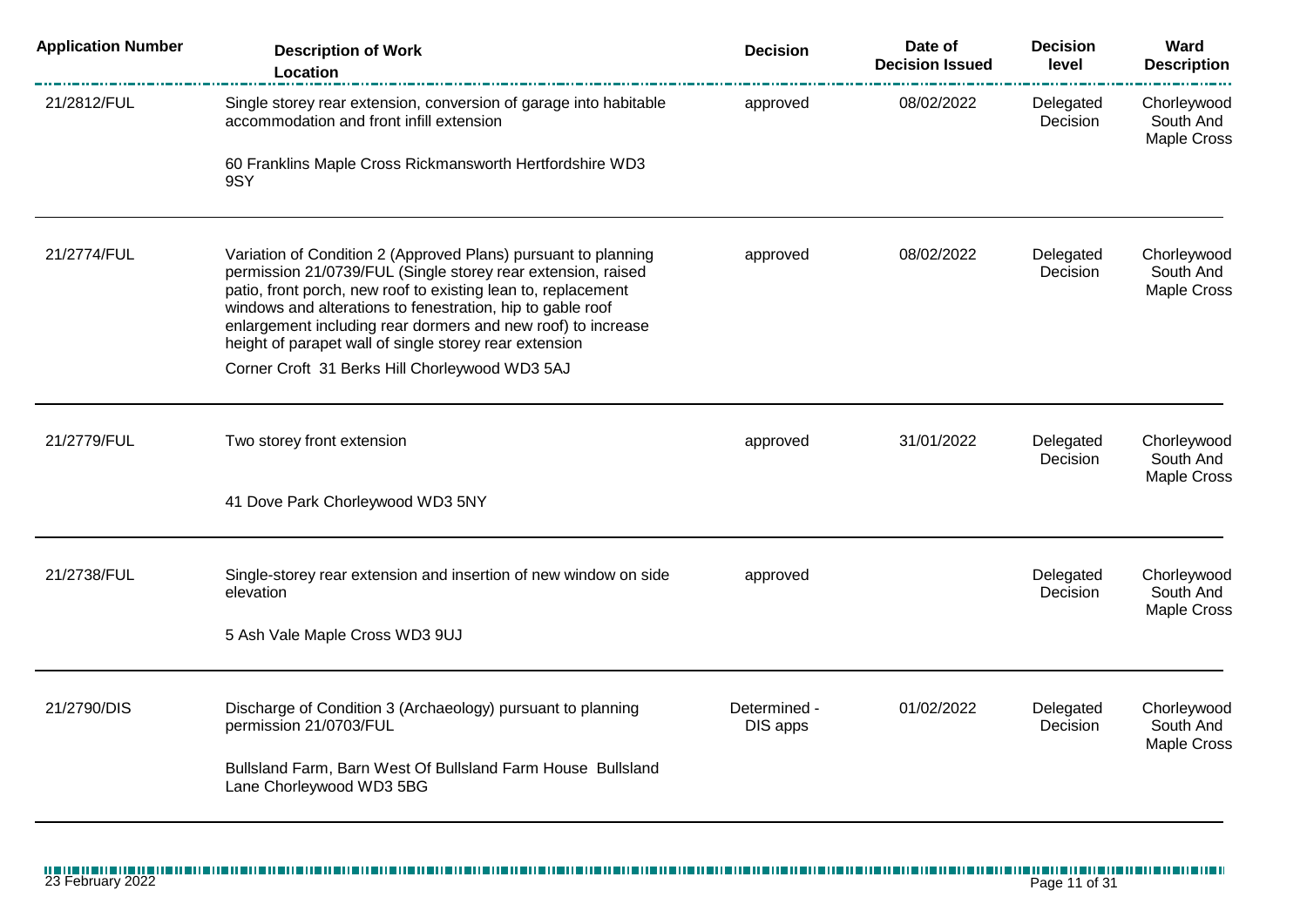| <b>Application Number</b> | <b>Description of Work</b><br>Location                                                                                                                                  | <b>Decision</b>          | Date of<br><b>Decision Issued</b> | <b>Decision</b><br>level | Ward<br><b>Description</b>              |
|---------------------------|-------------------------------------------------------------------------------------------------------------------------------------------------------------------------|--------------------------|-----------------------------------|--------------------------|-----------------------------------------|
| 21/2796/FUL               | First floor rear extension and loft conservation including rear<br>dormer window and rooflights                                                                         | approved                 | 01/02/2022                        | Delegated<br>Decision    | Chorleywood<br>South And<br>Maple Cross |
|                           | 45 Bullsland Lane Chorleywood WD3 5BD                                                                                                                                   |                          |                                   |                          |                                         |
| 21/2657/FUL               | Conversion of garage into habitable room                                                                                                                                | approved                 | 26/01/2022                        | Delegated<br>Decision    | Chorleywood<br>South And<br>Maple Cross |
|                           | 79 Franklins Maple Cross Hertfordshire WD3 9SY                                                                                                                          |                          |                                   |                          |                                         |
| 21/2856/FUL               | First floor side extension, new pitched roof to existing garage,<br>front porch, single storey rear extension, new vehicular access<br>and alterations to hardstanding. | approved                 | 10/02/2022                        | Delegated<br>Decision    | Chorleywood<br>South And<br>Maple Cross |
|                           | 39 Carpenters Wood Drive Chorleywood WD3 5RN                                                                                                                            |                          |                                   |                          |                                         |
| 21/2871/DIS               | Discharge of Condition 10 (Verification report) pursuant to<br>planning permission 18/1936/FUL                                                                          | Determined -<br>DIS apps | 11/02/2022                        | Delegated<br>Decision    | Chorleywood<br>South And<br>Maple Cross |
|                           | Troy Mills Old Uxbridge Road West Hyde WD3 9YB                                                                                                                          |                          |                                   |                          |                                         |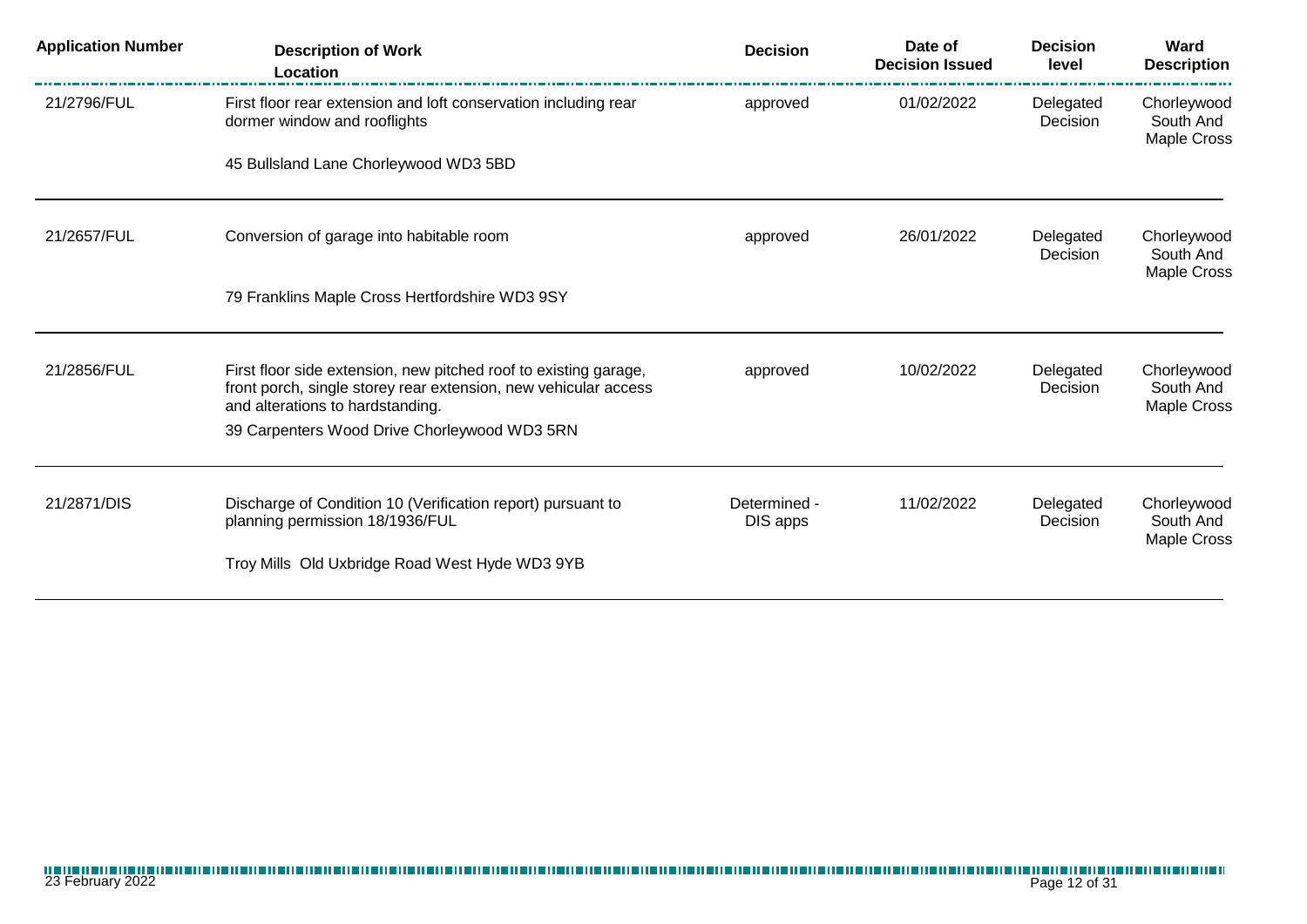| <b>Application Number</b> | <b>Description of Work</b><br>Location                                                                                                                                                                                                                                                                                                                                                                                                                                                                                                                                                                                                                                                                                                                                                                                                                                                   | <b>Decision</b> | Date of<br><b>Decision Issued</b> | <b>Decision</b><br>level | Ward<br><b>Description</b>                     |
|---------------------------|------------------------------------------------------------------------------------------------------------------------------------------------------------------------------------------------------------------------------------------------------------------------------------------------------------------------------------------------------------------------------------------------------------------------------------------------------------------------------------------------------------------------------------------------------------------------------------------------------------------------------------------------------------------------------------------------------------------------------------------------------------------------------------------------------------------------------------------------------------------------------------------|-----------------|-----------------------------------|--------------------------|------------------------------------------------|
| 21/2907/NAC               | Outline application for the demolition of all existing buildings and<br>the erection of residential dwellings including affordable housing,<br>custom build (Use Class C3), retirement homes and care home<br>(Use Class C2), new vehicular access point off Burtons Lane,<br>improvements to existing Lodge Lane access including works to<br>Lodge Lane and Church Grove, new pedestrian and cycle access<br>at Oakington Avenue including construction of new pedestrian<br>and cycle bridge and associated highway works, a local centre<br>including a community building (Use Classes E(a)(b)(e), F2(b)),<br>land safeguarded for educational use (Use Classes E(f) and<br>F1(a)), public open space and associated infrastructure (matters<br>to be considered at this stage: Burtons Lane and Lodge Lane<br>access).<br>Land Between Lodge Lane And Burtons Lane Little Chalfont | no objection    | 24/01/2022                        | Delegated<br>Decision    | Chorleywood<br>South And<br>Maple Cross        |
|                           | <b>Bucks</b>                                                                                                                                                                                                                                                                                                                                                                                                                                                                                                                                                                                                                                                                                                                                                                                                                                                                             |                 |                                   |                          |                                                |
| 21/2937/PDT               | Prior approval: Enlargement of the dwellinghouse by the<br>construction of one additional storey (2.9m in height) and raising<br>of ridge to result in an overall height of 9.4m (Class AA)                                                                                                                                                                                                                                                                                                                                                                                                                                                                                                                                                                                                                                                                                              | approved        |                                   | Delegated<br>Decision    | Chorleywood<br>South And<br>Maple Cross        |
|                           | Berry Farm Berry Lane Chorleywood Rickmansworth<br>Hertfordshire WD3 5EU                                                                                                                                                                                                                                                                                                                                                                                                                                                                                                                                                                                                                                                                                                                                                                                                                 |                 |                                   |                          |                                                |
|                           |                                                                                                                                                                                                                                                                                                                                                                                                                                                                                                                                                                                                                                                                                                                                                                                                                                                                                          |                 |                                   |                          |                                                |
| 22/0016/FUL               | Single storey rear extension                                                                                                                                                                                                                                                                                                                                                                                                                                                                                                                                                                                                                                                                                                                                                                                                                                                             | approved        |                                   | Delegated<br>Decision    | Chorleywood<br>South And<br>Maple Cross        |
|                           | 52 Denham Way Maple Cross WD3 9SP                                                                                                                                                                                                                                                                                                                                                                                                                                                                                                                                                                                                                                                                                                                                                                                                                                                        |                 |                                   |                          |                                                |
| 21/2284/ADV               | Advertisement Consent: Installation of replacement externally<br>illuminated and non-illuminated fascia and hanging signs                                                                                                                                                                                                                                                                                                                                                                                                                                                                                                                                                                                                                                                                                                                                                                | approved        | 28/01/2022                        | Delegated<br>Decision    | Chorleywood<br>South And<br><b>Maple Cross</b> |
|                           | Coy Carp Public House Coppermill Lane West Hyde UB9 6HZ                                                                                                                                                                                                                                                                                                                                                                                                                                                                                                                                                                                                                                                                                                                                                                                                                                  |                 |                                   |                          |                                                |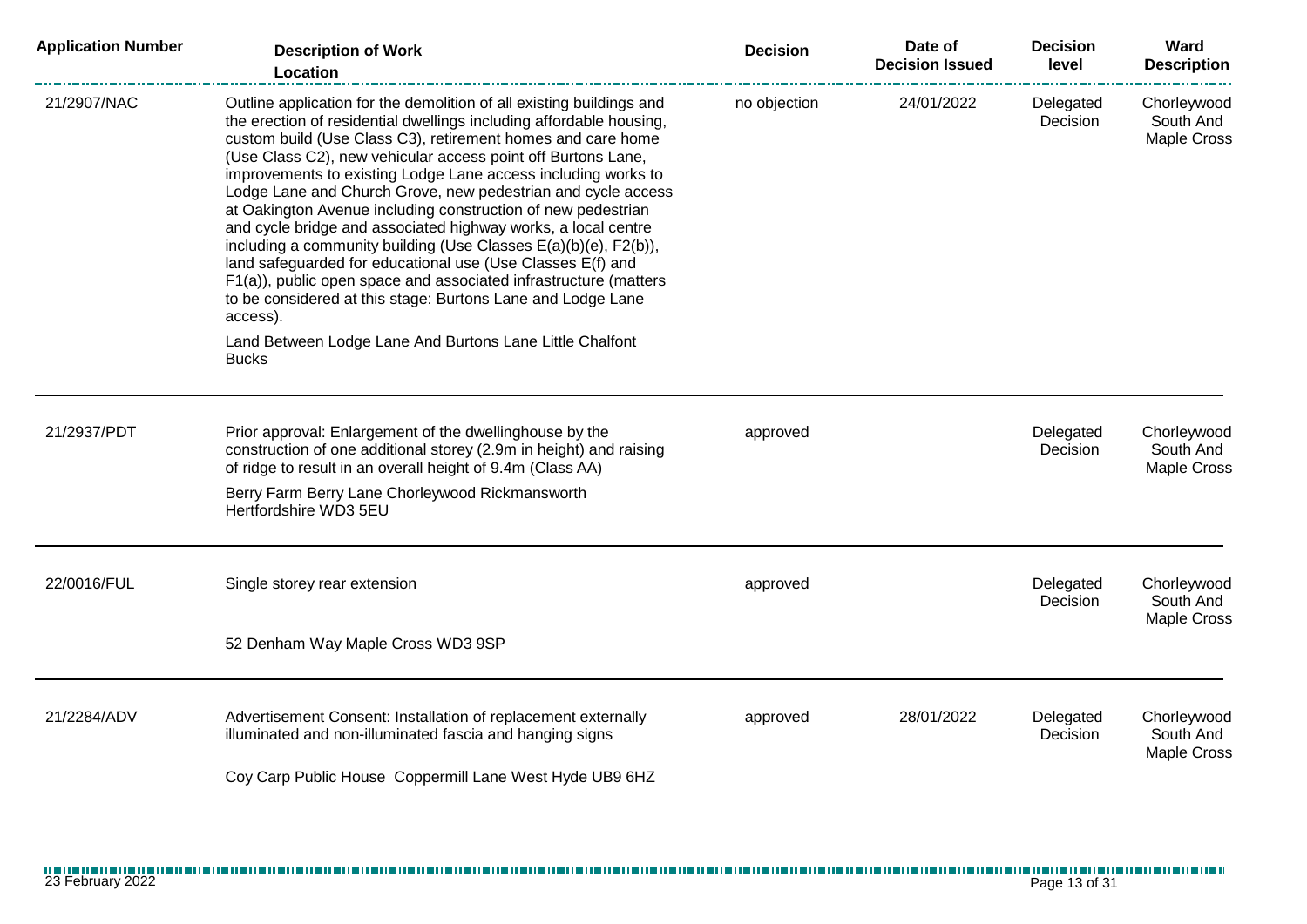| <b>Application Number</b> | <b>Description of Work</b><br>Location                                                                                                                                                                       | <b>Decision</b> | Date of<br><b>Decision Issued</b> | <b>Decision</b><br>level | Ward<br><b>Description</b> |
|---------------------------|--------------------------------------------------------------------------------------------------------------------------------------------------------------------------------------------------------------|-----------------|-----------------------------------|--------------------------|----------------------------|
| 21/2799/RSP               | Part-retrospective: Conversion of garage into habitable<br>accommodation, ground floor front canopy and first floor side<br>extension<br>27 Windmill Drive Croxley Green WD3 3FF                             | approved        | 08/02/2022                        | Delegated<br>Decision    | <b>Dickinsons</b>          |
|                           |                                                                                                                                                                                                              |                 |                                   |                          |                            |
| 21/2865/FUL               | Single storey rear extension and rear patio<br>Atalaya The Green Croxley Green WD3 3HX                                                                                                                       | approved        | 23/02/2022                        | Delegated<br>Decision    | Dickinsons                 |
| 21/2866/FUL               | Single storey rear extension to ground floor maisonette<br>183 Watford Road Croxley Green WD3 3ED                                                                                                            | approved        | 15/02/2022                        | Delegated<br>Decision    | <b>Dickinsons</b>          |
| 21/2697/FUL               | Demolition of existing conservatory and erection of single storey<br>side and rear extensions including alterations to fenestration<br>109 Watford Road Croxley Green Rickmansworth Hertfordshire<br>WD3 3DX | approved        | 31/01/2022                        | Delegated<br>Decision    | <b>Dickinsons</b>          |
| 21/2923/CLPD              | Certificate of Lawfulness Proposed Development: Loft conversion<br>with rear dormer and two rooflights to the front<br>24 Watford Road Croxley Green WD3 3BJ                                                 | approved        | 17/02/2022                        | Delegated<br>Decision    | <b>Dickinsons</b>          |
| 21/2568/FUL               | Demolition of existing dwelling and construction of two storey<br>detached dwelling with loft accommodation served by front and<br>rear dormers and landscaping<br>73 Copthorne Road Croxley Green WD3 4AH   | approved        | 04/02/2022                        | Delegated<br>Decision    | <b>Dickinsons</b>          |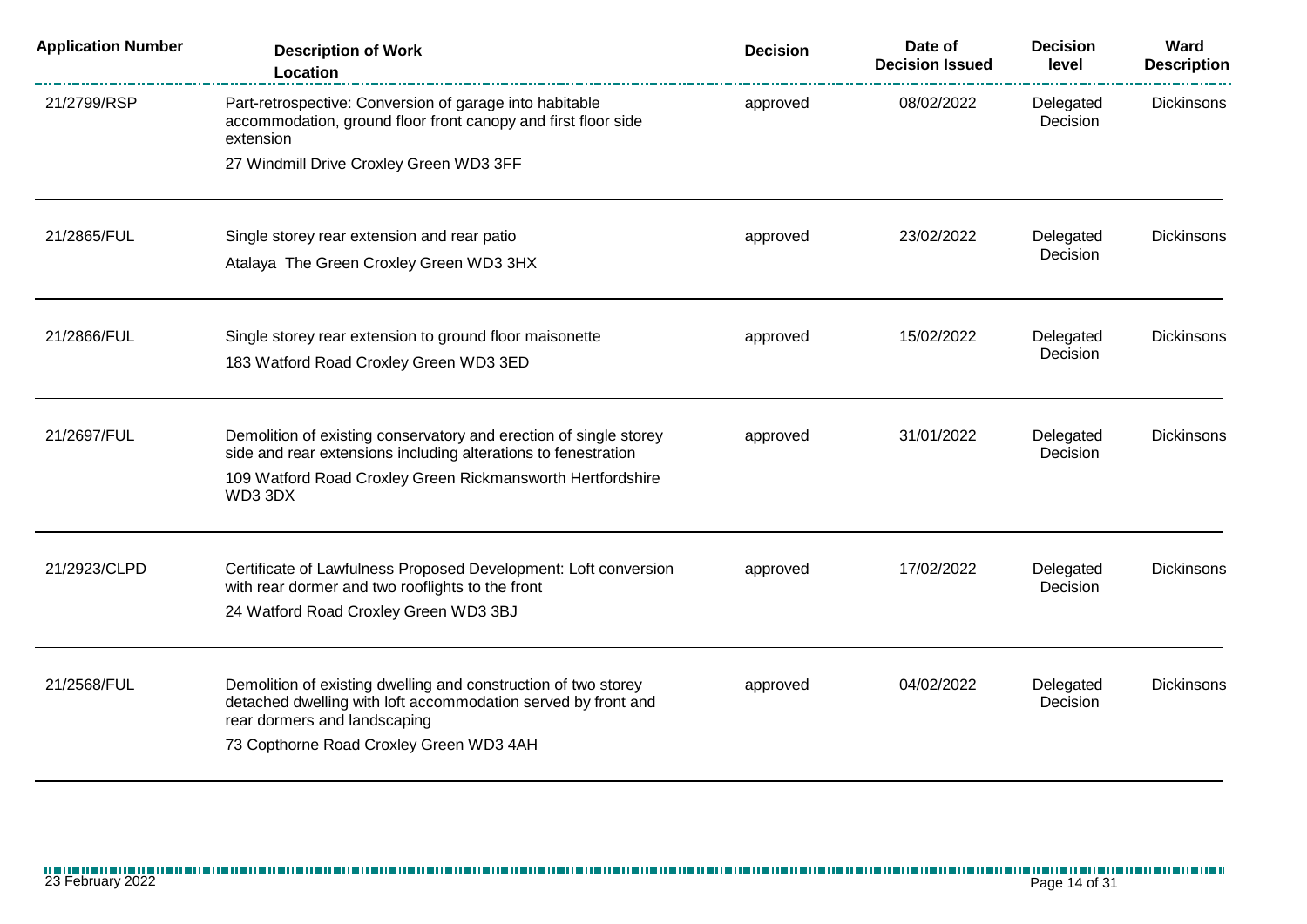| <b>Application Number</b> | <b>Description of Work</b><br>Location                                                                                                                                                                                                                                                                                                                                                                                                                                                                                                                                                                                                                                                                                                                                             | <b>Decision</b>          | Date of<br><b>Decision Issued</b> | <b>Decision</b><br>level | Ward<br><b>Description</b> |
|---------------------------|------------------------------------------------------------------------------------------------------------------------------------------------------------------------------------------------------------------------------------------------------------------------------------------------------------------------------------------------------------------------------------------------------------------------------------------------------------------------------------------------------------------------------------------------------------------------------------------------------------------------------------------------------------------------------------------------------------------------------------------------------------------------------------|--------------------------|-----------------------------------|--------------------------|----------------------------|
| 21/2516/FUL               | Variation of Condition 2 (Plan Numbers) of planning permission<br>20/2197/FUL (Cross-boundary application: Redevelopment of the<br>site, including demolition and erection of new commercial<br>buildings, to provide a flexible mix of uses comprising: research<br>and development (Class E), light industrial (Class E), general<br>industrial (Class B2), storage and distribution (Class B8), ancillary<br>offices (Class E), standalone cafe (Class E), parking, landscaping<br>and associated works (Cross boundary application with Watford<br>Borough Council). Development within Three Rivers District<br>Council consists only of landscaping works) to allow reduction to<br>commercial floorspace, minor changes to warehouse and pavilion<br>design and landscaping | approved                 | 31/01/2022                        | Delegated<br>Decision    | <b>Dickinsons</b>          |
|                           | 1-5 Faraday Close And 1-6 Greenhill Crescent Car Park Watford<br><b>Business Park Watford Hertfordshire</b>                                                                                                                                                                                                                                                                                                                                                                                                                                                                                                                                                                                                                                                                        |                          |                                   |                          |                            |
| 21/2739/DIS               | Discharge of Condition 3 (Materials) pursuant to planning<br>permission 21/1112/FUL                                                                                                                                                                                                                                                                                                                                                                                                                                                                                                                                                                                                                                                                                                | Determined -<br>DIS apps | 03/02/2022                        | Delegated<br>Decision    | <b>Dickinsons</b>          |
|                           | Whitestocks Farm Loudwater Lane Loudwater WD3 4AL                                                                                                                                                                                                                                                                                                                                                                                                                                                                                                                                                                                                                                                                                                                                  |                          |                                   |                          |                            |
| 21/2793/FUL               | Single storey rear extension, first floor side and rear extension,<br>two storey side extension, roof alterations including extension to<br>roof, insertion of two rear dormers and removal of chimney to<br>provide habitable accommodation within the loft space, and<br>alterations to front fenestration.<br>8 Green Lane Croxley Green WD3 3HR                                                                                                                                                                                                                                                                                                                                                                                                                                | approved                 | 02/02/2022                        | Delegated<br>Decision    | <b>Dickinsons</b>          |
|                           |                                                                                                                                                                                                                                                                                                                                                                                                                                                                                                                                                                                                                                                                                                                                                                                    |                          |                                   |                          |                            |
| 21/2797/FUL               | Single storey rear extension<br>10 Gill Close Croxley Green WD18 8WS                                                                                                                                                                                                                                                                                                                                                                                                                                                                                                                                                                                                                                                                                                               | approved                 | 10/02/2022                        | Delegated<br>Decision    | <b>Dickinsons</b>          |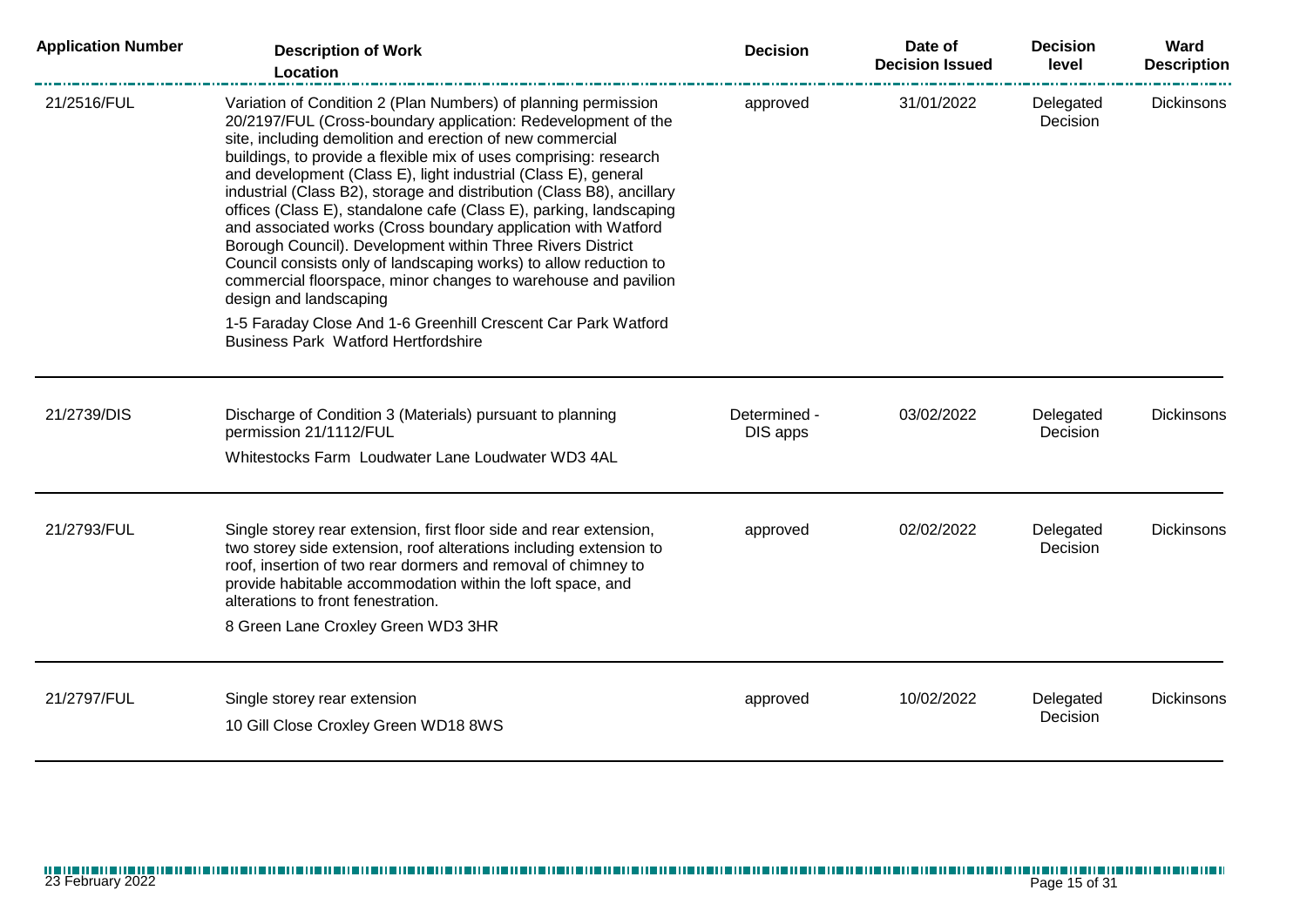| <b>Application Number</b> | <b>Description of Work</b><br>Location                                                                                                                                                                                                                                                                                            | <b>Decision</b>          | Date of<br><b>Decision Issued</b> | <b>Decision</b><br>level | Ward<br><b>Description</b> |
|---------------------------|-----------------------------------------------------------------------------------------------------------------------------------------------------------------------------------------------------------------------------------------------------------------------------------------------------------------------------------|--------------------------|-----------------------------------|--------------------------|----------------------------|
| 21/2703/FUL               | Part two, part single storey side/rear extension<br>21 Dickinson Avenue Croxley Green Rickmansworth<br>Hertfordshire WD3 3EU                                                                                                                                                                                                      | approved                 | 25/01/2022                        | Delegated<br>Decision    | <b>Dickinsons</b>          |
| 21/1680/OUT               | Variation of Condition 3 (Plan Numbers) of outline planning<br>permission 19/1684/OUT (Outline Application: Demolition of<br>offices and erection of new development of 59 flats with<br>underground parking (matters of appearance and landscaping<br>reserved)). Amendment comprises modification to basement<br>parking layout | approved                 | 31/01/2022                        | Delegated<br>Decision    | <b>Dickinsons</b>          |
|                           | Scotsbridge House Scots Hill Croxley Green Hertfordshire WD3<br>3BB                                                                                                                                                                                                                                                               |                          |                                   |                          |                            |
| 21/2930/CLPD              | Certificate of Lawfulness Proposed Development: Loft extension<br>including hip to gable extension and rear dormer<br>35 Harvey Road Croxley Green WD3 3BR                                                                                                                                                                        | approved                 | 21/02/2022                        | Delegated<br>Decision    | <b>Dickinsons</b>          |
| 21/2784/DIS               | Discharge of Condition 3 (Tree Protection) pursuant to planning<br>permission 21/2319/FUL<br>1 Old Barn Mews The Green Croxley Green WD3 3AH                                                                                                                                                                                      | Determined -<br>DIS apps | 28/01/2022                        | Delegated<br>Decision    | <b>Dickinsons</b>          |
| 21/2761/FUL               | Demolition of front porch and construction of single-storey front<br>and side extension, alterations to fenestration and extension to<br>driveway<br>89 Kenilworth Drive Croxley Green Rickmansworth Hertfordshire<br>WD3 3NN                                                                                                     | approved                 | 01/02/2022                        | Delegated<br>Decision    | Durrants                   |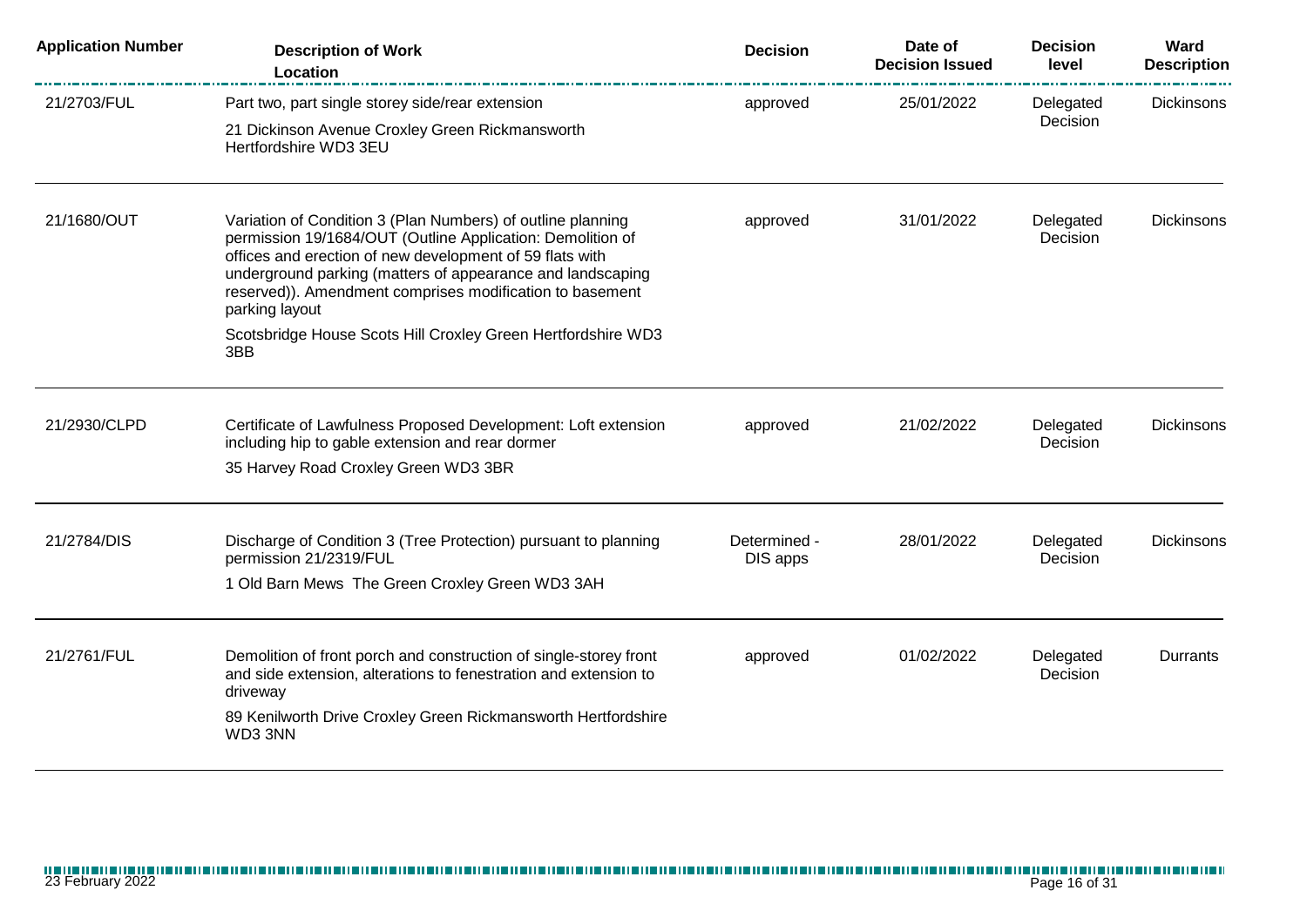| <b>Application Number</b> | <b>Description of Work</b><br>Location                                                                                                                                                                                                                                                        | <b>Decision</b> | Date of<br><b>Decision Issued</b> | <b>Decision</b><br>level | Ward<br><b>Description</b> |
|---------------------------|-----------------------------------------------------------------------------------------------------------------------------------------------------------------------------------------------------------------------------------------------------------------------------------------------|-----------------|-----------------------------------|--------------------------|----------------------------|
| 21/2640/RSP               | Retrospective: Single storey rear extension<br>147 Baldwins Lane Croxley Green WD3 3LL                                                                                                                                                                                                        | approved        | 09/02/2022                        | Delegated<br>Decision    | Durrants                   |
| 21/2813/FUL               | Garage conversion, single storey rear extension and internal<br>alterations<br>6 Pevensey Way Croxley Green WD3 3FX                                                                                                                                                                           | approved        |                                   | Delegated<br>Decision    | Durrants                   |
| 21/2634/RSP               | Retrospective: Installation of rear decking area including canopy<br>40 Rugby Way Croxley Green WD3 3PH                                                                                                                                                                                       | approved        | 18/02/2022                        | Delegated<br>Decision    | Durrants                   |
| 21/2566/FUL               | Demolition of existing shed and construction of outbuilding to be<br>used as a home office<br>29 Girton Way Croxley Green WD3 3QW                                                                                                                                                             | approved        | 21/01/2022                        | Committee<br>Decision    | Durrants                   |
| 21/2842/CLPD              | Certificate of Lawfulness Proposed Development: Loft conversion<br>including hip-to-gable roof alterations, rear dormer window, front<br>rooflights, insertion of first floor juliet balcony to rear elevation and<br>alterations to flank fenestration<br>32 Dover Way Croxley Green WD3 3SD | approved        | 09/02/2022                        | Delegated<br>Decision    | Durrants                   |
| 21/2843/FUL               | Single storey rear extension<br>32 Kenilworth Drive Croxley Green WD3 3NW                                                                                                                                                                                                                     | approved        | 07/02/2022                        | Delegated<br>Decision    | Durrants                   |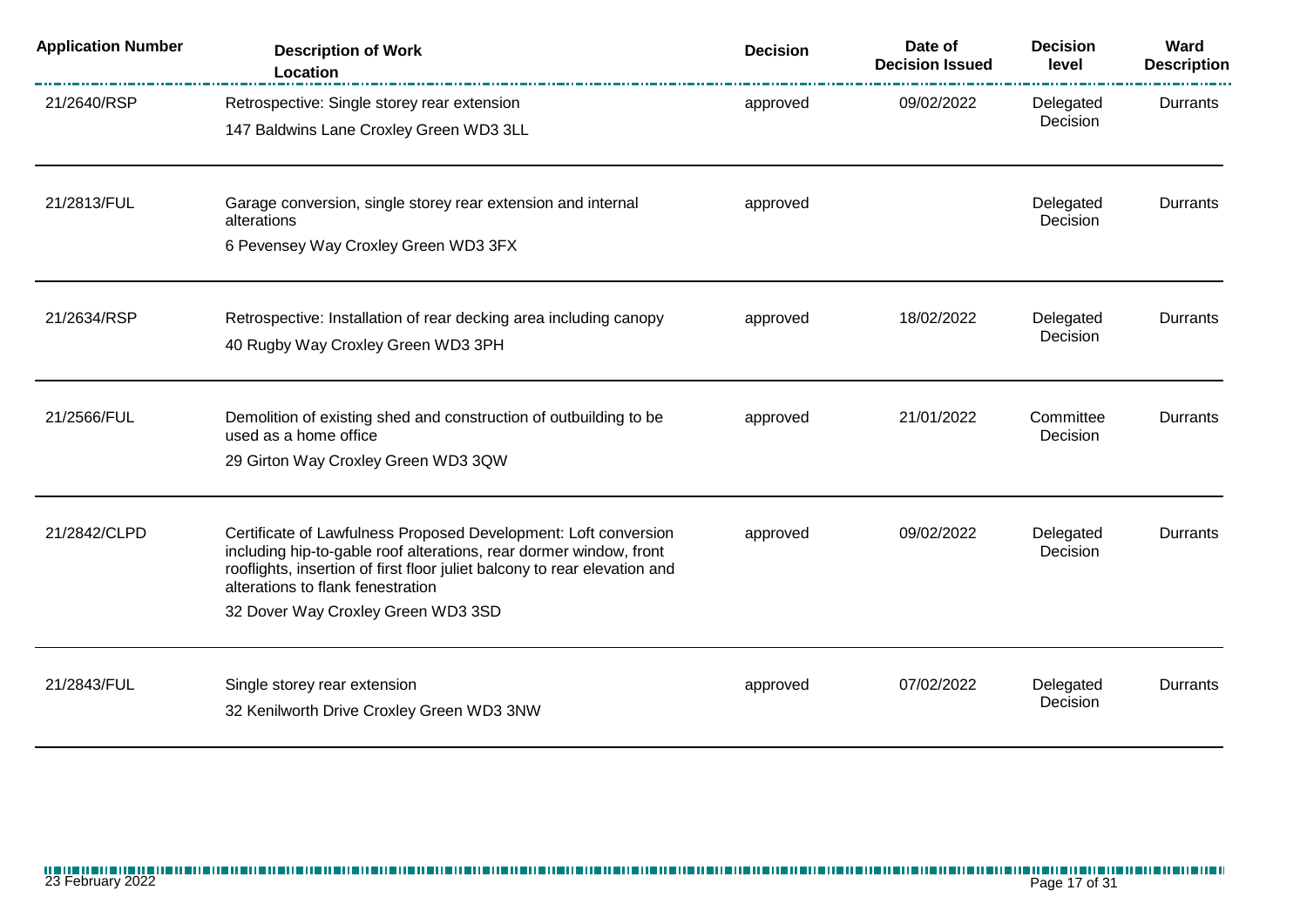| <b>Application Number</b> | <b>Description of Work</b><br><b>Location</b>                                                                                                                                                                                                                                                                        | <b>Decision</b>                              | Date of<br><b>Decision Issued</b> | <b>Decision</b><br>level | Ward<br><b>Description</b> |
|---------------------------|----------------------------------------------------------------------------------------------------------------------------------------------------------------------------------------------------------------------------------------------------------------------------------------------------------------------|----------------------------------------------|-----------------------------------|--------------------------|----------------------------|
| 22/0021/CLPD              | Certificate of Lawfulness Proposed Development: Single storey<br>rear extension                                                                                                                                                                                                                                      | Application<br>cancelled due<br>to error etc |                                   | Application<br>returned  | Durrants                   |
|                           | 45 Winton Drive Croxley Green WD3 3RF                                                                                                                                                                                                                                                                                |                                              |                                   |                          |                            |
| 21/2647/CLED              | Certificate of Lawfulness for Existing Development: Insertion of<br>french doors into ground floor flank elevation                                                                                                                                                                                                   | approved                                     | 01/02/2022                        | Delegated<br>Decision    | Durrants                   |
|                           | 87 Manor Way Croxley Green WD3 3LU                                                                                                                                                                                                                                                                                   |                                              |                                   |                          |                            |
| 21/2736/CLPD              | Certificate of Lawfulness for Proposed Development: Increase<br>size of existing rear dormer and insertion of rooflights to front<br>elevation                                                                                                                                                                       | approved                                     | 25/01/2022                        | Delegated<br>Decision    | Durrants                   |
|                           | 158 Links Way Croxley Green WD3 3RN                                                                                                                                                                                                                                                                                  |                                              |                                   |                          |                            |
| 21/1672/FUL               | Demolition of rear conservatory, two storey front/side extension,<br>part single, part two storey rear extension and porch canopy to<br>front<br>37 Fuller Way Croxley Green WD3 3PL                                                                                                                                 | approved                                     | 18/02/2022                        | Delegated<br>Decision    | Durrants                   |
|                           |                                                                                                                                                                                                                                                                                                                      |                                              |                                   |                          |                            |
| 21/2285/FUL               | Construction of first floor front and side extension, single storey<br>rear extension, alterations to single storey front/side projection,<br>alterations to fenestration and loft conversion including hip to<br>gable roof alteration, rear dormer and front rooflights<br>240 Baldwins Lane Croxley Green WD3 3LQ | approved                                     | 21/01/2022                        | Committee<br>Decision    | Durrants                   |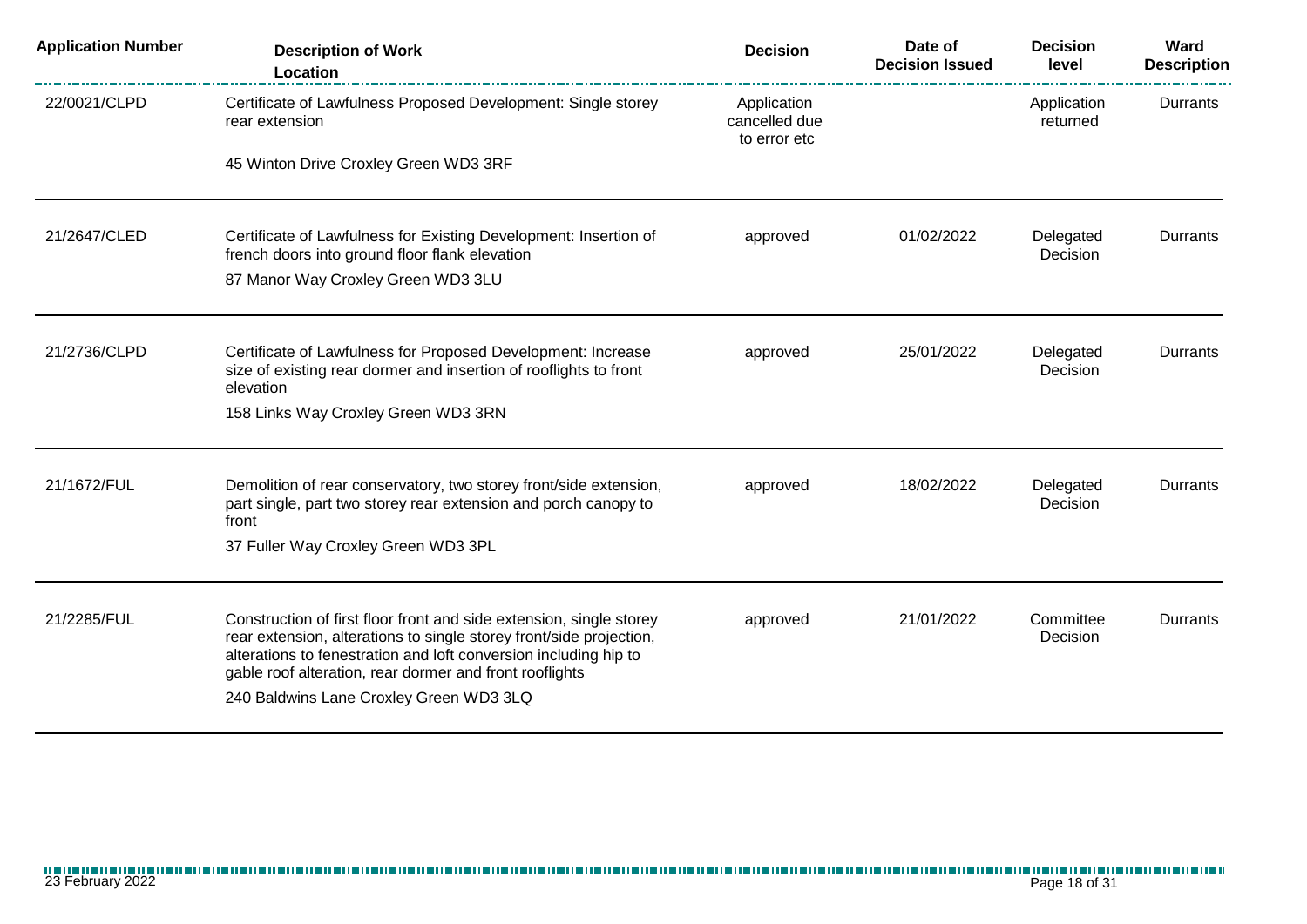| <b>Application Number</b> | <b>Description of Work</b><br><b>Location</b>                                                                                                                                                                                                                                                                                    | <b>Decision</b> | Date of<br><b>Decision Issued</b> | <b>Decision</b><br>level | Ward<br><b>Description</b> |
|---------------------------|----------------------------------------------------------------------------------------------------------------------------------------------------------------------------------------------------------------------------------------------------------------------------------------------------------------------------------|-----------------|-----------------------------------|--------------------------|----------------------------|
| 21/2760/FUL               | Loft conversion including hip to gable roof alterations, rear<br>dormer, front rooflights and flank window                                                                                                                                                                                                                       | approved        | 08/02/2022                        | Delegated<br>Decision    | Gade Valley                |
|                           | 61 Gallows Hill Abbots Langley Hertfordshire WD4 8LX                                                                                                                                                                                                                                                                             |                 |                                   |                          |                            |
| 21/2488/FUL               | Erection of a detached building containing two residential flats and<br>the erection of a detached dwelling with associated access and<br>landscaping                                                                                                                                                                            | withdrawn       | 26/01/2022                        | Withdrawn                | Gade Valley                |
|                           | 10 Gypsy Lane Hunton Bridge Hertfordshire WD4 8PR                                                                                                                                                                                                                                                                                |                 |                                   |                          |                            |
| 21/2942/FUL               | Single storey side and rear extensions and front porch                                                                                                                                                                                                                                                                           | approved        |                                   | Delegated<br>Decision    | Gade Valley                |
|                           | 19 South Way Abbots Langley WD5 0JL                                                                                                                                                                                                                                                                                              |                 |                                   |                          |                            |
| 21/2487/FUL               | Demolition of existing bungalow and construction of replacement<br>two storey dwelling with basement and raised terrace with<br>associated landscaping and swimming pool                                                                                                                                                         | approved        | 09/02/2022                        | Delegated<br>Decision    | Gade Valley                |
|                           | 45 Gallows Hill Abbots Langley WD4 8PG                                                                                                                                                                                                                                                                                           |                 |                                   |                          |                            |
| 22/0113/CLPD              | Certificate of Lawfulness Proposed Development Loft conversion<br>including rear dormer and front rooflights and construction of<br>outbuilding<br>19 South Way Abbots Langley WD5 0JL                                                                                                                                           | approved        |                                   | Delegated<br>Decision    | Gade Valley                |
|                           |                                                                                                                                                                                                                                                                                                                                  |                 |                                   |                          |                            |
| 21/2168/FUL               | Repair and replacement of windows including installation of<br>secondary glazing, re-roofing the original roof with clay tiles and<br>associated external repairs, removal of timber shed attached to<br>existing garage and construction of replacement outbuilding.<br>Queen Anne Cottage Upper Highway Abbots Langley WD4 8PP | approved        | 16/02/2022                        | Delegated<br>Decision    | Gade Valley                |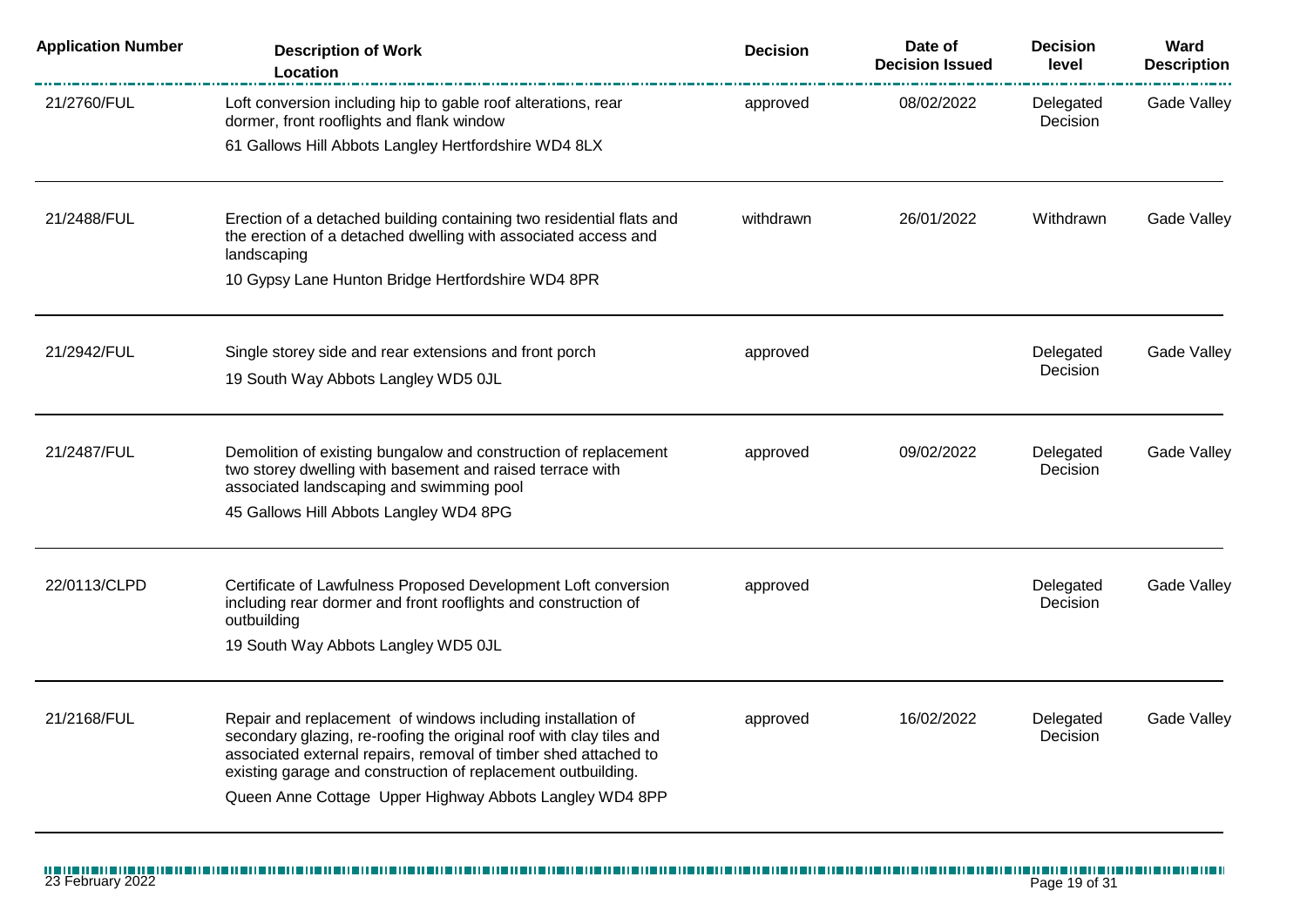| <b>Application Number</b> | <b>Description of Work</b><br>Location                                                                                                                                                                                                                                     | <b>Decision</b> | Date of<br><b>Decision Issued</b> | <b>Decision</b><br>level | Ward<br><b>Description</b> |
|---------------------------|----------------------------------------------------------------------------------------------------------------------------------------------------------------------------------------------------------------------------------------------------------------------------|-----------------|-----------------------------------|--------------------------|----------------------------|
| 21/2169/LBC               | Repair and replacement of windows including installation of<br>secondary glazing, re-roofing the original roof with clay tiles and<br>associated external repairs, removal of timber shed attached to<br>existing garage and construction of replacement building.         | approved        | 16/02/2022                        | Delegated<br>Decision    | <b>Gade Valley</b>         |
|                           | Queen Anne Cottage Upper Highway Abbots Langley WD4 8PP                                                                                                                                                                                                                    |                 |                                   |                          |                            |
| 21/2745/FUL               | Demolition of existing garage, part single part two storey front and<br>side extension, single storey rear/side extension and alterations to<br>front drive                                                                                                                | approved        | 14/02/2022                        | Delegated<br>Decision    | Gade Valley                |
|                           | 38 Gallows Hill Lane Abbots Langley WD5 0DA                                                                                                                                                                                                                                |                 |                                   |                          |                            |
| 21/2840/FUL               | Conversion of existing integral garage to habitable<br>accommodation, alterations to roof form of existing integral<br>garage and erection of single storey detached garage and<br>installation of air source heat pump.<br>Hill View Barn Toms Lane Kings Langley WD4 8NH | approved        | 14/02/2022                        | Delegated<br>Decision    | Gade Valley                |
| 21/2823/FUL               | Single storey rear extension and conversion of garage into<br>habitable accommodation<br>22 Broomfield Rise Abbots Langley WD5 0HN                                                                                                                                         | approved        | 03/02/2022                        | Delegated<br>Decision    | Gade Valley                |
| 21/2727/FUL               | Erection of detached double garage and driveway extension<br>Long Meadow 45 Harthall Lane Kings Langley WD4 8JW                                                                                                                                                            | withdrawn       | 24/01/2022                        | Withdrawn                | Gade Valley                |
| 21/2740/FUL               | Single storey rear extension and alterations to fenestration<br>33 Hazelbury Avenue Abbots Langley WD5 0DE                                                                                                                                                                 | approved        | 03/02/2022                        | Delegated<br>Decision    | <b>Gade Valley</b>         |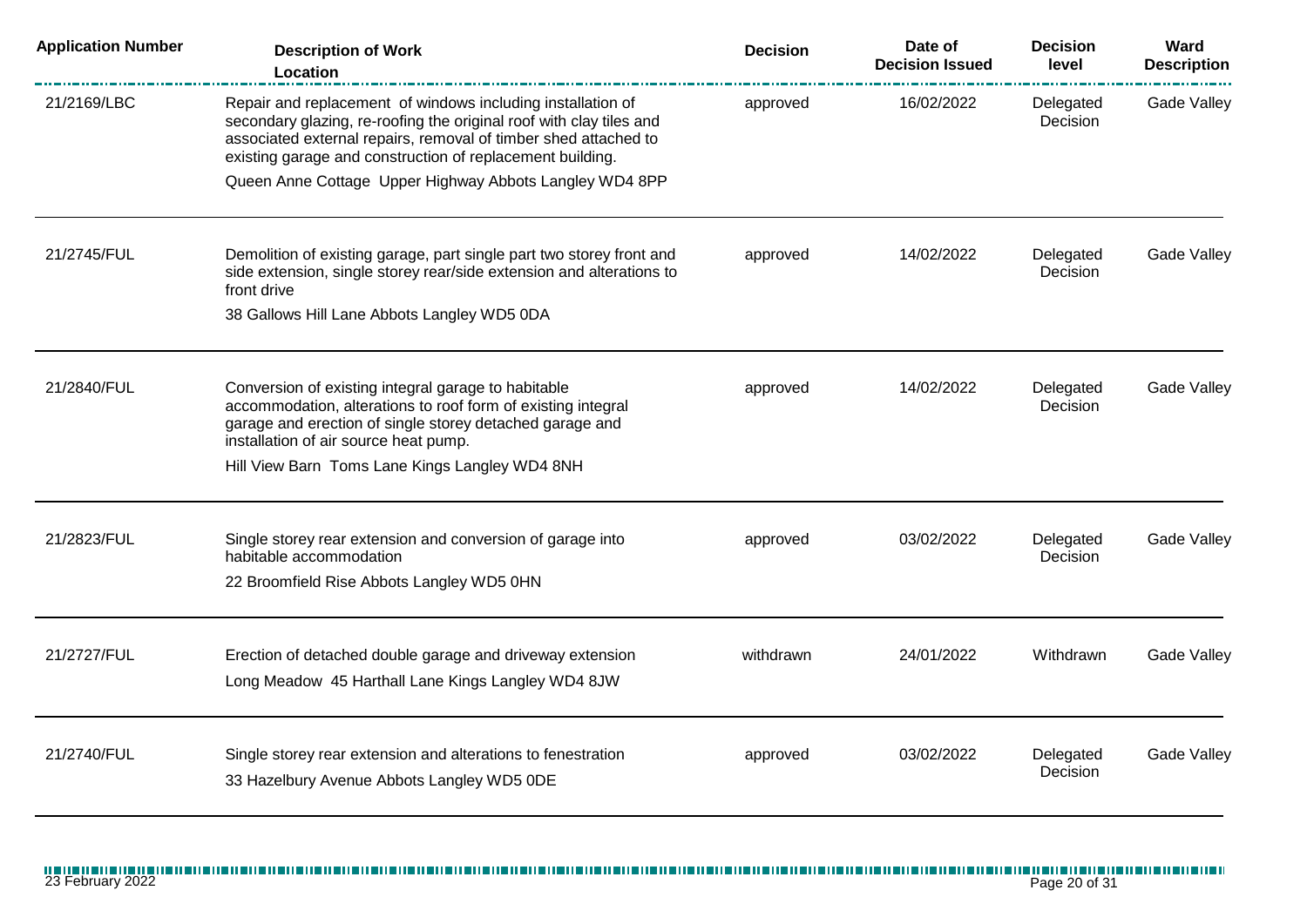| <b>Application Number</b> | <b>Description of Work</b><br>Location                                                                                                                                                                                                         | <b>Decision</b> | Date of<br><b>Decision Issued</b> | <b>Decision</b><br>level | Ward<br><b>Description</b> |
|---------------------------|------------------------------------------------------------------------------------------------------------------------------------------------------------------------------------------------------------------------------------------------|-----------------|-----------------------------------|--------------------------|----------------------------|
| 21/2811/FUL               | Single storey rear infill extension<br>95 Primrose Hill Kings Langley WD4 8HX                                                                                                                                                                  | refused         | 14/02/2022                        | Delegated<br>Decision    | <b>Gade Valley</b>         |
| 21/2706/FUL               | Part single-storey, part two-storey side extension<br>32 Hamilton Road Hunton Bridge WD4 8PZ                                                                                                                                                   | approved        | 31/01/2022                        | Delegated<br>Decision    | Gade Valley                |
| 21/2931/CLPD              | Insertion of rear dormer window to facilitate loft conversion to<br>habitable accommodation. Insertion of rooflights to front<br>roofslope.<br>21 Raymond Close Abbots Langley WD5 0HG                                                         | approved        | 21/02/2022                        | Delegated<br>Decision    | Gade Valley                |
| 21/2444/FUL               | Demolition of existing conservatory and construction of part<br>single, part two storey side and rear extension and loft conversion<br>including increase in ridge height and front and rear rooflights<br>36 Gypsy Lane Hunton Bridge WD4 8PR | refused         | 31/01/2022                        | Delegated<br>Decision    | Gade Valley                |
| 21/2764/FUL               | Part single part two storey side and rear extensions, loft<br>conversion including increase in ridge height, Dutch hip roof<br>enlargements and front and rear dormer windows<br>11 Bucknalls Lane Garston Watford Hertfordshire WD25 9NE      | withdrawn       | 17/02/2022                        | Withdrawn                | Leavesden                  |
| 21/2906/CLPD              | Certificate of Lawfulness Proposed Development: Loft conversion<br>including hip to gable roof alterations and rear dormer window.<br>1A College Road Abbots Langley WD5 0NR                                                                   | approved        | 16/02/2022                        | Delegated<br>Decision    | Leavesden                  |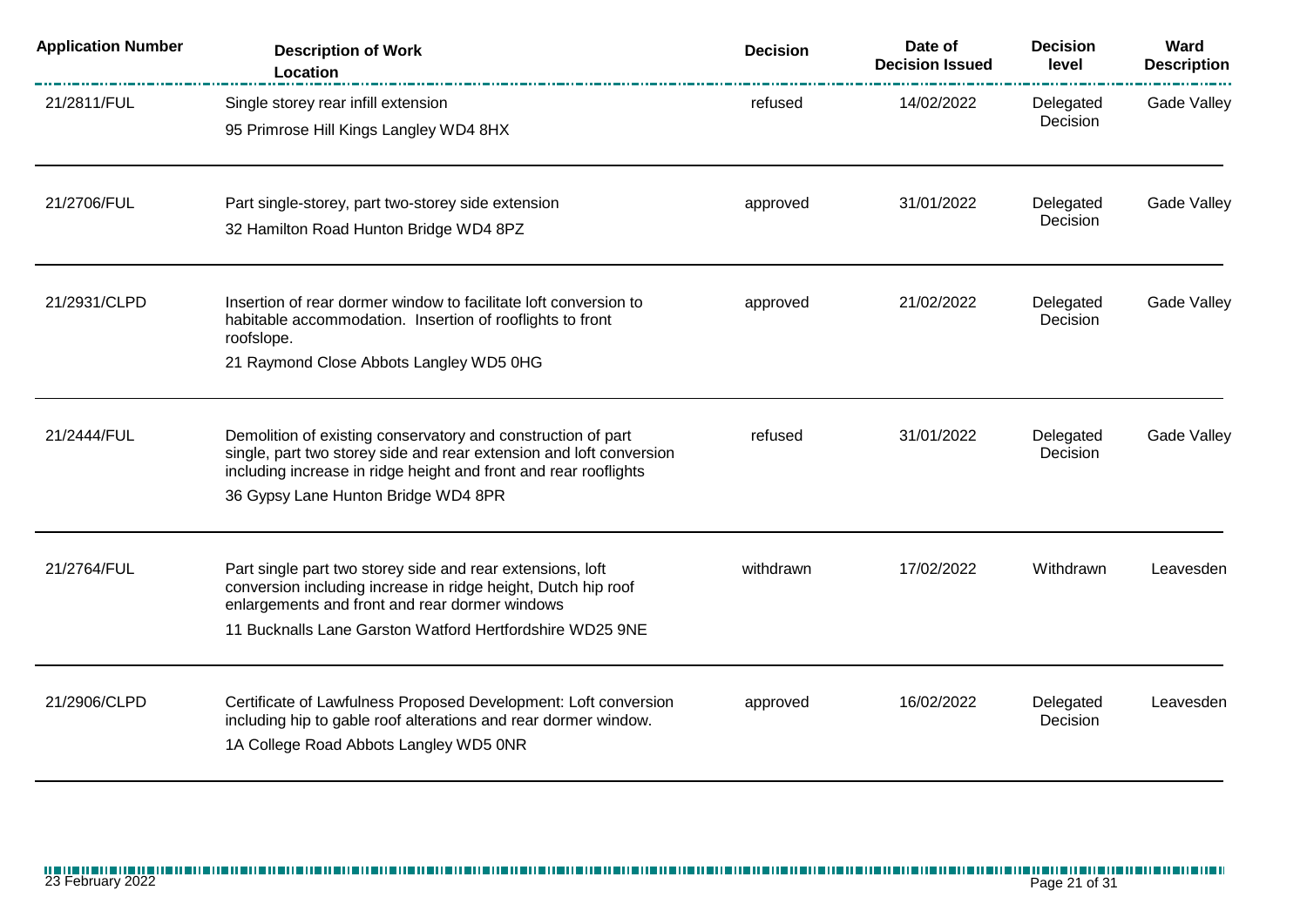| <b>Application Number</b> | <b>Description of Work</b><br>Location                                                                                                         | <b>Decision</b>          | Date of<br><b>Decision Issued</b> | <b>Decision</b><br>level | Ward<br><b>Description</b> |
|---------------------------|------------------------------------------------------------------------------------------------------------------------------------------------|--------------------------|-----------------------------------|--------------------------|----------------------------|
| 21/2775/FUL               | Single storey side extension, conversion of integral garage to<br>habitable space and provision of new parking space and access<br>to the rear | approved                 | 07/02/2022                        | Delegated<br>Decision    | Leavesden                  |
|                           | 58 Harlech Road Abbots Langley WD5 0BF                                                                                                         |                          |                                   |                          |                            |
| 21/2762/FUL               | Loft conversion including rear dormer; single storey side<br>extension and alterations to existing conservatory                                | approved                 | 27/01/2022                        | Delegated<br>Decision    | Leavesden                  |
|                           | 55 Harlech Road Abbots Langley WD5 0BE                                                                                                         |                          |                                   |                          |                            |
| 21/0597/DIS               | Discharge of Condition 3 (Surface Water Drainage Scheme)<br>pursuant to planning application 20/0796/FUL                                       | Determined -<br>DIS apps | 23/02/2022                        | Delegated<br>Decision    | Leavesden                  |
|                           | Parmiters School High Elms Lane Abbots Langley Watford<br>Hertfordshire WD25 0UU                                                               |                          |                                   |                          |                            |
| 21/2819/CLPD              | Certficate of Lawfulness Proposed Development: Single storey<br>side extension                                                                 | withdrawn                | 03/02/2022                        | Withdrawn                | Leavesden                  |
|                           | Westport House 78 Bucknalls Lane Garston WD25 9JQ                                                                                              |                          |                                   |                          |                            |
| 21/2834/FUL               | Proposed single storey rear/side extension                                                                                                     | approved                 | 08/02/2022                        | Delegated<br>Decision    | Leavesden                  |
|                           | 77 Furtherfield Abbots Langley Hertfordshire WD5 0PN                                                                                           |                          |                                   |                          |                            |
| 21/2876/FUL               | Conversion of garage to habitable accommodation and extension<br>to hardstanding.<br>2 Rosemarie Close Leavesden WD25 7NP                      | approved                 | 09/02/2022                        | Delegated<br>Decision    | Leavesden                  |
|                           |                                                                                                                                                |                          |                                   |                          |                            |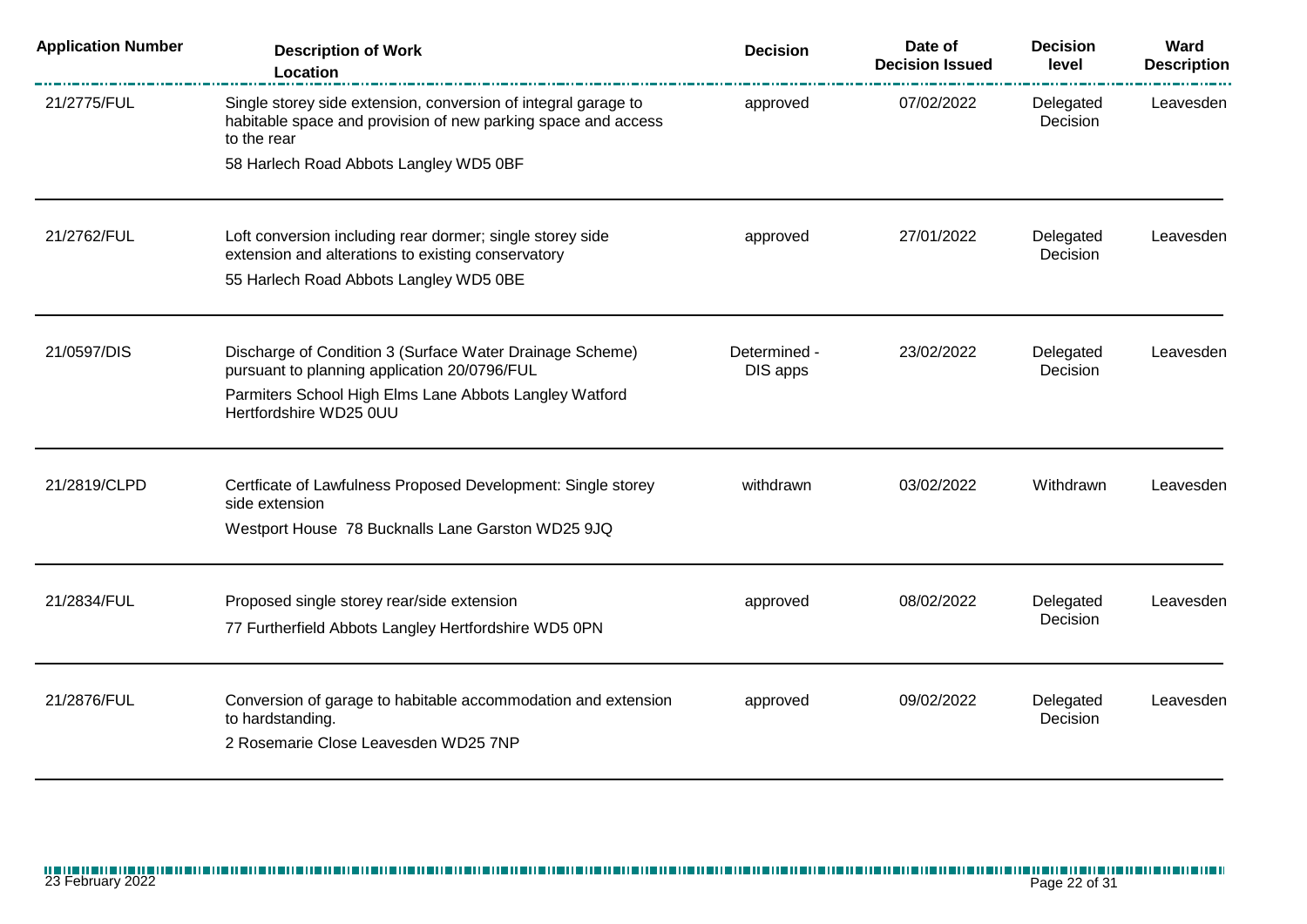| <b>Application Number</b> | <b>Description of Work</b><br>Location                                                                                                                                                                                                                                                                                                                                | <b>Decision</b> | Date of<br><b>Decision Issued</b> | <b>Decision</b><br>level | Ward<br><b>Description</b>       |
|---------------------------|-----------------------------------------------------------------------------------------------------------------------------------------------------------------------------------------------------------------------------------------------------------------------------------------------------------------------------------------------------------------------|-----------------|-----------------------------------|--------------------------|----------------------------------|
| 21/2818/RSP               | Retrospective: Retention of existing car port and rear timber<br>decking including canopy                                                                                                                                                                                                                                                                             | approved        | 07/02/2022                        | Delegated<br>Decision    | <b>Moor Park</b><br>And Eastbury |
|                           | Batchworth Lea London Road Rickmansworth WD3 1JT                                                                                                                                                                                                                                                                                                                      |                 |                                   |                          |                                  |
| 21/2732/CLPD              | Certificate of Lawfulness Proposed Development: Roof repairs<br>including replacement of broken roof tiles and new underfelt<br>2-36 Penn House Main Avenue Moor Park Northwood                                                                                                                                                                                       | refused         | 15/02/2022                        | Delegated<br>Decision    | Moor Park<br>And Eastbury        |
|                           | Hertfordshire HA6 2HH                                                                                                                                                                                                                                                                                                                                                 |                 |                                   |                          |                                  |
| 21/2877/FUL               | Construction of first floor and roof extension including roof<br>accommodation with front and rear dormers and insertion of<br>rooflights to existing roof                                                                                                                                                                                                            | approved        |                                   | Delegated<br>Decision    | Moor Park<br>And Eastbury        |
|                           | The Spinney Woodside Walk Northwood HA6 3ET                                                                                                                                                                                                                                                                                                                           |                 |                                   |                          |                                  |
| 21/2592/FUL               | Removal of rear ground floor bay and first floor glass extension<br>with infill of roof to match existing and associated roof alterations<br>including installation of rooflights, single storey rear extension,<br>rear first floor balcony, alterations to front projection and front roof<br>parapet, new render and stone facade including replacement<br>windows | approved        | 11/02/2022                        | Delegated<br>Decision    | <b>Moor Park</b><br>And Eastbury |
|                           | Winchmorton London Road Rickmansworth WD3 1JT                                                                                                                                                                                                                                                                                                                         |                 |                                   |                          |                                  |
| 21/2862/FUL               | Roof extensions including increase in ridge height, rear dormer<br>and roof lights and part single, part two storey rear extension<br>8 Russell Road Moor Park HA6 2LL                                                                                                                                                                                                | approved        | 11/02/2022                        | Delegated<br>Decision    | Moor Park<br>And Eastbury        |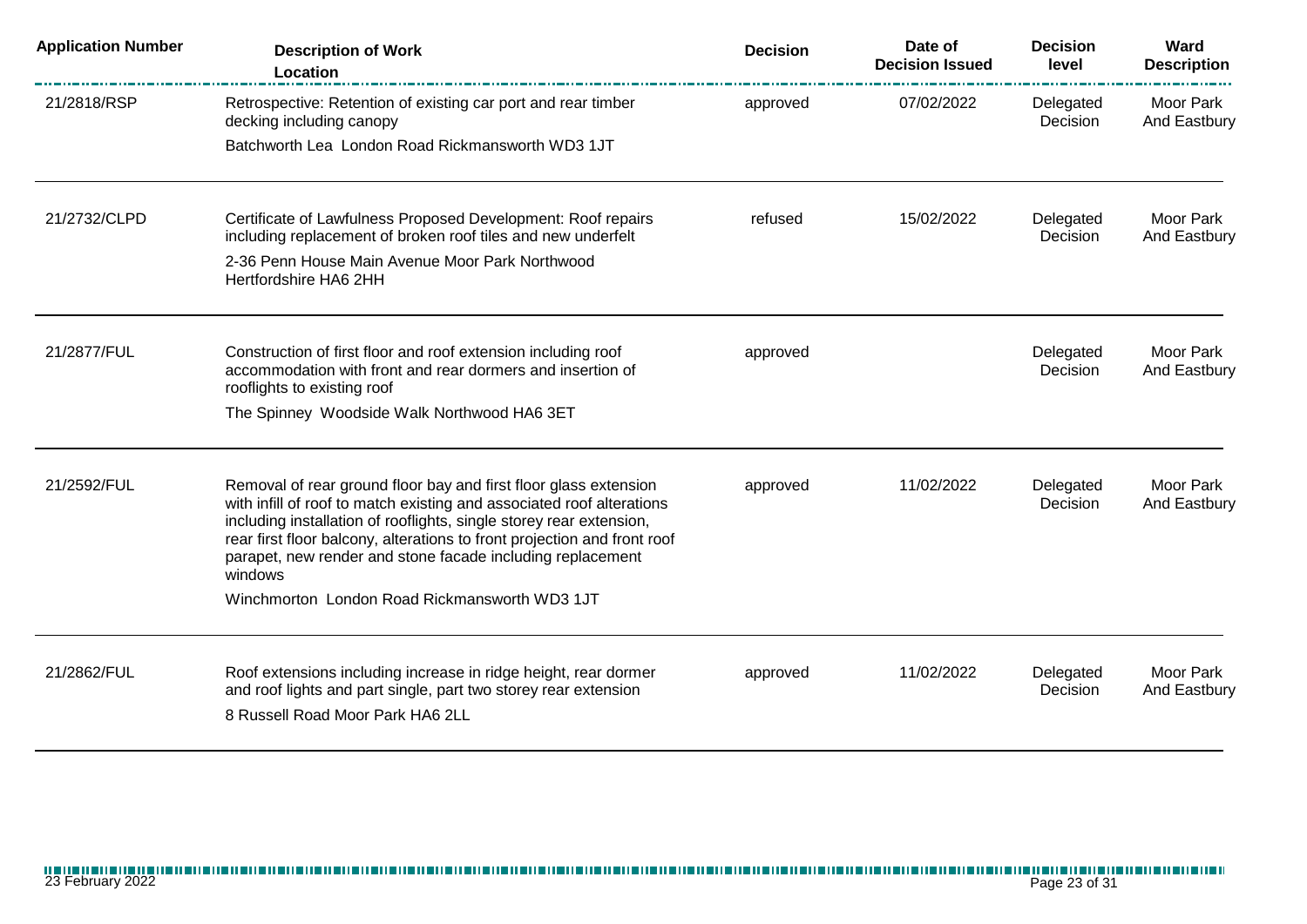| <b>Application Number</b> | <b>Description of Work</b><br>Location                                                                                                            | <b>Decision</b> | Date of<br><b>Decision Issued</b> | <b>Decision</b><br>level | Ward<br><b>Description</b>       |
|---------------------------|---------------------------------------------------------------------------------------------------------------------------------------------------|-----------------|-----------------------------------|--------------------------|----------------------------------|
| 21/2863/FUL               | Part single, part two storey front, side and rear extensions and<br>roof extensions including increase in ridge height and rear dormer<br>windows | withdrawn       | 08/02/2022                        | Withdrawn                | <b>Moor Park</b><br>And Eastbury |
|                           | 4 Heathside Road Moor Park HA6 2EF                                                                                                                |                 |                                   |                          |                                  |
| 21/2864/FUL               | Two storey rear extension                                                                                                                         | approved        | 15/02/2022                        | Delegated<br>Decision    | Moor Park<br>And Eastbury        |
|                           | 4 Shelley Close Northwood HA6 3HX                                                                                                                 |                 |                                   |                          |                                  |
| 21/2545/FUL               | Two storey rear extension with lower ground floor level, raised<br>terrace, loft conversion including rooflights and new front gable.             | withdrawn       | 03/02/2022                        | Withdrawn                | Moor Park<br>And Eastbury        |
|                           | 41 Astons Road Moor Park HA6 2LB                                                                                                                  |                 |                                   |                          |                                  |
| 21/2527/FUL               | Construction of basement, part single, part two storey rear<br>extension, first floor side extension, loft conversion including front             | refused         | 01/02/2022                        | Delegated<br>Decision    | Moor Park<br>And Eastbury        |
|                           | dormers, alterations to front projection and alterations to<br>fenestration                                                                       |                 |                                   |                          |                                  |
|                           | 36 Main Avenue Moor Park Hertfordshire HA6 2LQ                                                                                                    |                 |                                   |                          |                                  |
| 21/2064/FUL               | Demolition of existing dwelling and construction of two storey                                                                                    | approved        | 31/01/2022                        | Delegated                | Moor Park                        |
|                           | detached dwelling with accommodation in the roofspace served<br>by dormers and rooflights                                                         |                 |                                   | Decision                 | And Eastbury                     |
|                           | 96 Wolsey Road Moor Park HA6 2EH                                                                                                                  |                 |                                   |                          |                                  |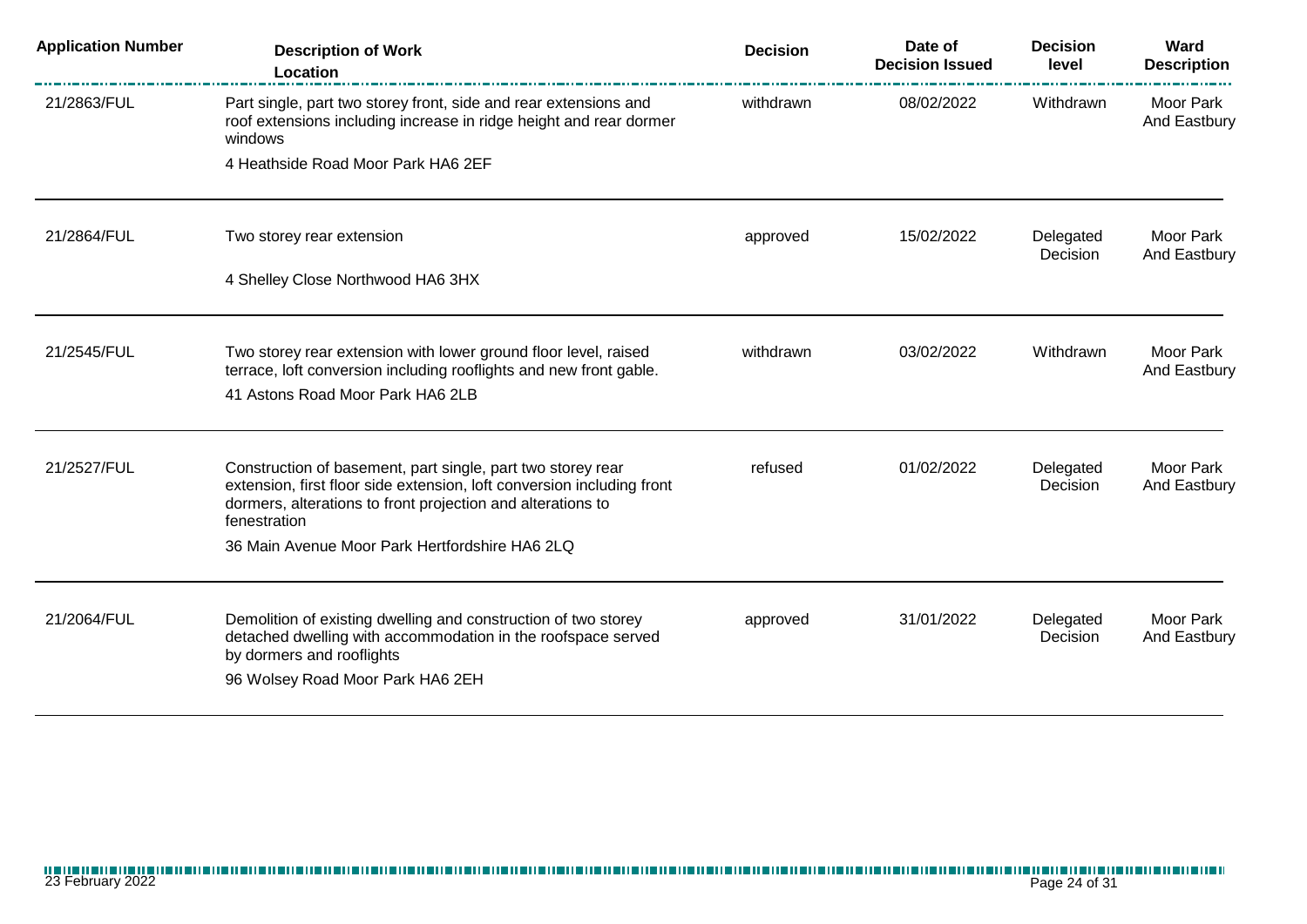| <b>Application Number</b> | <b>Description of Work</b><br>Location                                                                                                                            | <b>Decision</b> | Date of<br><b>Decision Issued</b> | <b>Decision</b><br>level | Ward<br><b>Description</b> |
|---------------------------|-------------------------------------------------------------------------------------------------------------------------------------------------------------------|-----------------|-----------------------------------|--------------------------|----------------------------|
| 21/2830/RSP               | Retrospective: Single storey side infill extension and alterations to<br>existing rear extension, incorporating the installation of glazed<br>panels and openings | approved        | 17/02/2022                        | Delegated<br>Decision    | Moor Park<br>And Eastbury  |
|                           | 7 Farm Way Northwood HA6 3EG                                                                                                                                      |                 |                                   |                          |                            |
| 21/2750/FUL               | Two storey rear infill extension, loft conversion including roof<br>extension with rear dormers and rooflights                                                    | withdrawn       | 01/02/2022                        | Withdrawn                | Moor Park<br>And Eastbury  |
|                           | 63 Wolsey Road Moor Park HA6 2ER                                                                                                                                  |                 |                                   |                          |                            |
| 21/2624/RSP               | Retrospective: Installation of automatic retractable bollard system<br>at the head of the existing carriage driveway                                              | refused         | 25/01/2022                        | Delegated<br>Decision    | Moor Park<br>And Eastbury  |
|                           | Tivoli 39 Astons Road Moor Park Northwood Hertfordshire HA6<br>2LB                                                                                                |                 |                                   |                          |                            |
| 21/2853/DIS               | Discharge of condition 3 (materials) pursuant to planning<br>permission 21/2100/FUL                                                                               | Determined -    | 07/02/2022                        | Delegated<br>Decision    | Moor Park                  |
|                           | The Four Winds London Road Rickmansworth WD3 1JT                                                                                                                  | DIS apps        |                                   |                          | And Eastbury               |
| 22/0026/NMA               | Non material amendment to planning permission 21/2107/FUL:                                                                                                        | withdrawn       | 03/02/2022                        | Withdrawn                | Moor Park                  |
|                           | Replacement of existing render to side and front with brick slips<br>74 Kewferry Road Northwood HA6 2PG                                                           |                 |                                   |                          | And Eastbury               |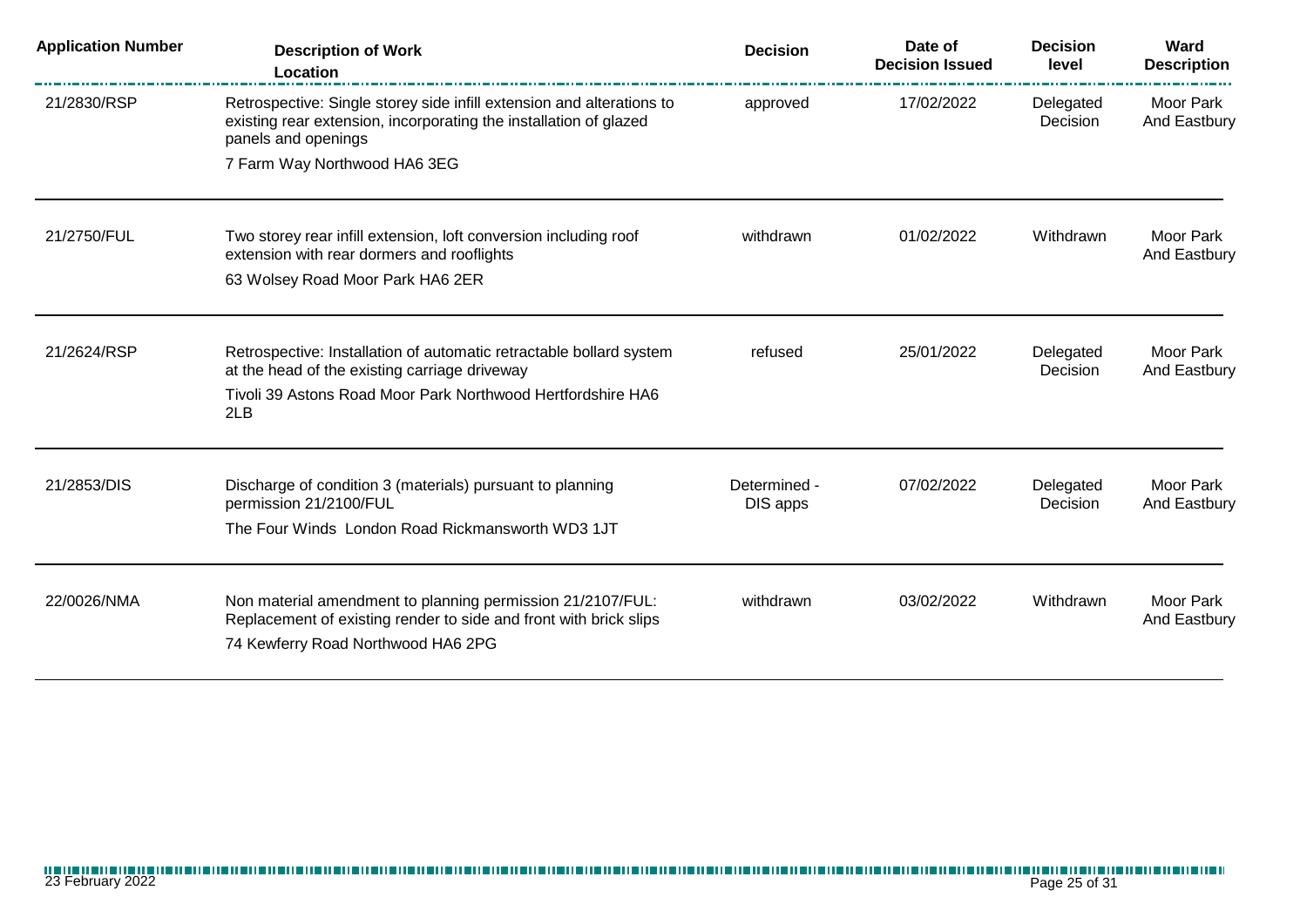| <b>Application Number</b> | <b>Description of Work</b><br><b>Location</b>                                                                                                                                                                                                                                                                                    | <b>Decision</b>          | Date of<br><b>Decision Issued</b> | <b>Decision</b><br>level | Ward<br><b>Description</b>                                      |
|---------------------------|----------------------------------------------------------------------------------------------------------------------------------------------------------------------------------------------------------------------------------------------------------------------------------------------------------------------------------|--------------------------|-----------------------------------|--------------------------|-----------------------------------------------------------------|
| 21/2355/DIS               | Discharge of Condition 2 (Access), Condition 3 (Visibility Splays),<br>Condition 4 (Construction Management Plan), Condition 5<br>(Landscape), Condition 7 (Drainage Scheme), Condition 11<br>(Lighting), Condition 15 (Boundary Treatment), Condition 16<br>(Parking Management) pursuant to planning permission<br>20/2543/FUL | Determined -<br>DIS apps | 28/01/2022                        | Delegated<br>Decision    | Moor Park<br>And Eastbury                                       |
|                           | 36 Eastbury Avenue Northwood HA6 3LN                                                                                                                                                                                                                                                                                             |                          |                                   |                          |                                                                 |
| 21/2804/FUL               | Demolition of porch and canopy, single storey front extension and<br>insertion of flank window                                                                                                                                                                                                                                   | approved                 | 07/02/2022                        | Delegated<br>Decision    | Moor Park<br>And Eastbury                                       |
|                           | 4 Shelley Close Northwood HA6 3HX                                                                                                                                                                                                                                                                                                |                          |                                   |                          |                                                                 |
| 21/2783/FUL               | Part single storey and part two storey rear extension and loft<br>conversion including dormers to the rear and alterations to<br>fenestration detail                                                                                                                                                                             | approved                 | 31/01/2022                        | Delegated<br>Decision    | Moor Park<br>And Eastbury                                       |
|                           | 102 Wolsey Road Moor Park HA6 2ED                                                                                                                                                                                                                                                                                                |                          |                                   |                          |                                                                 |
| 22/0129/NAC               | Redevelopment of the site to provide 40 residential units with<br>associated car parking and landscaping (Outline application with<br>all matters reserved) - Hillingdon Council Ref:<br>35376/APP/2020/3275                                                                                                                     | no objection             | 17/02/2022                        | Delegated<br>Decision    | NOT IN<br><b>DISTRICT</b><br>See Details<br><b>Under Parish</b> |
|                           | Springwell Factory Springwell Lane Mill End Hertfordshire                                                                                                                                                                                                                                                                        |                          |                                   |                          |                                                                 |
| 22/0163/NAC               | Listed Building Consent for: Single storey side extension on<br>courtyard elevation - Buckinghamshire CouncilReference:<br>PL/20/0235/HB Appeal reference:<br>APP/X0415/Y/21/3281814Buckinghamshire Council<br>2 The Barns Great Green Street Farm Green Street Chorleywood<br>Hertfordshire WD3 6EA                             | no objection             | 16/02/2022                        | Delegated<br>Decision    | NOT IN<br><b>DISTRICT</b><br>See Details<br><b>Under Parish</b> |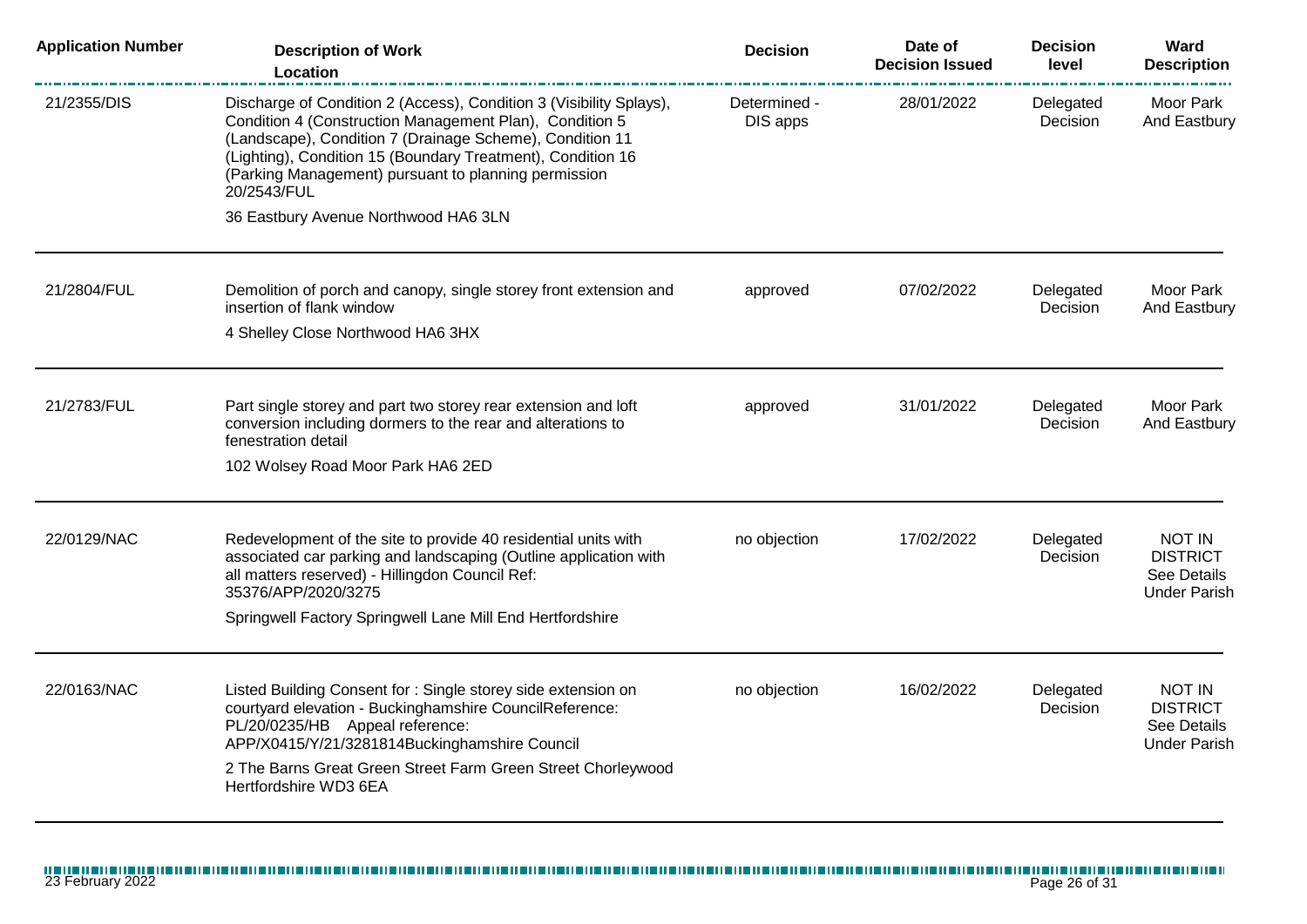| <b>Application Number</b> | <b>Description of Work</b><br>Location                                                                                                                                                                                                 | <b>Decision</b> | Date of<br><b>Decision Issued</b> | <b>Decision</b><br>level | Ward<br><b>Description</b>       |
|---------------------------|----------------------------------------------------------------------------------------------------------------------------------------------------------------------------------------------------------------------------------------|-----------------|-----------------------------------|--------------------------|----------------------------------|
| 22/0153/NMA               | Non-material amendment to planning permission 21/0994/FUL to<br>allow amendments to fenestration                                                                                                                                       | approved        |                                   | Delegated<br>Decision    | Oxhey Hall<br>And Hayling        |
|                           | 10 Harrogate Road South Oxhey WD19 7DH                                                                                                                                                                                                 |                 |                                   |                          |                                  |
| 21/2631/CLPD              | Certificate of Lawfulness Proposed Development: Change of use<br>from C3 to use under Class C3(b) as a dwelling house by not<br>more than six residents living together as a single household,<br>where care is provided for residents | refused         | 08/02/2022                        | Delegated<br>Decision    | <b>Oxhey Hall</b><br>And Hayling |
|                           | 145 Oaklands Avenue Oxhey Hall WD19 4LH                                                                                                                                                                                                |                 |                                   |                          |                                  |
| 21/2665/FUL               | Part single part two storey side extension, first floor rear<br>extension, single storey rear extension and loft conversion<br>including insertion of rear dormer and alteration of side roof<br>51 Raglan Gardens Oxhey Hall WD19 4LJ | refused         | 26/01/2022                        | Delegated<br>Decision    | Oxhey Hall<br>And Hayling        |
| 21/2831/FUL               | First floor side extension                                                                                                                                                                                                             | approved        | 09/02/2022                        | Delegated<br>Decision    | <b>Oxhey Hall</b><br>And Hayling |
|                           | 82 Raglan Gardens Oxhey Hall WD19 4LL                                                                                                                                                                                                  |                 |                                   |                          |                                  |
| 21/2254/FUL               | Demolition of existing dwelling and erection of two-storey<br>replacement dwelling with basement level and roof level<br>accommodation served by front and rear dormer windows                                                         | approved        | 28/01/2022                        | Delegated<br>Decision    | Oxhey Hall<br>And Hayling        |
|                           | 15 Nancy Downs Oxhey Hall WD19 4NF                                                                                                                                                                                                     |                 |                                   |                          |                                  |
| 21/2677/CLPD              | Certificate of Lawfulness Proposed Development: Conversion of<br>garage into habitable accommodation and associated alterations<br>1 Jordans Road Mill End WD3 8GN                                                                     | approved        | 03/02/2022                        | Delegated<br>Decision    | Penn And<br>Mill End             |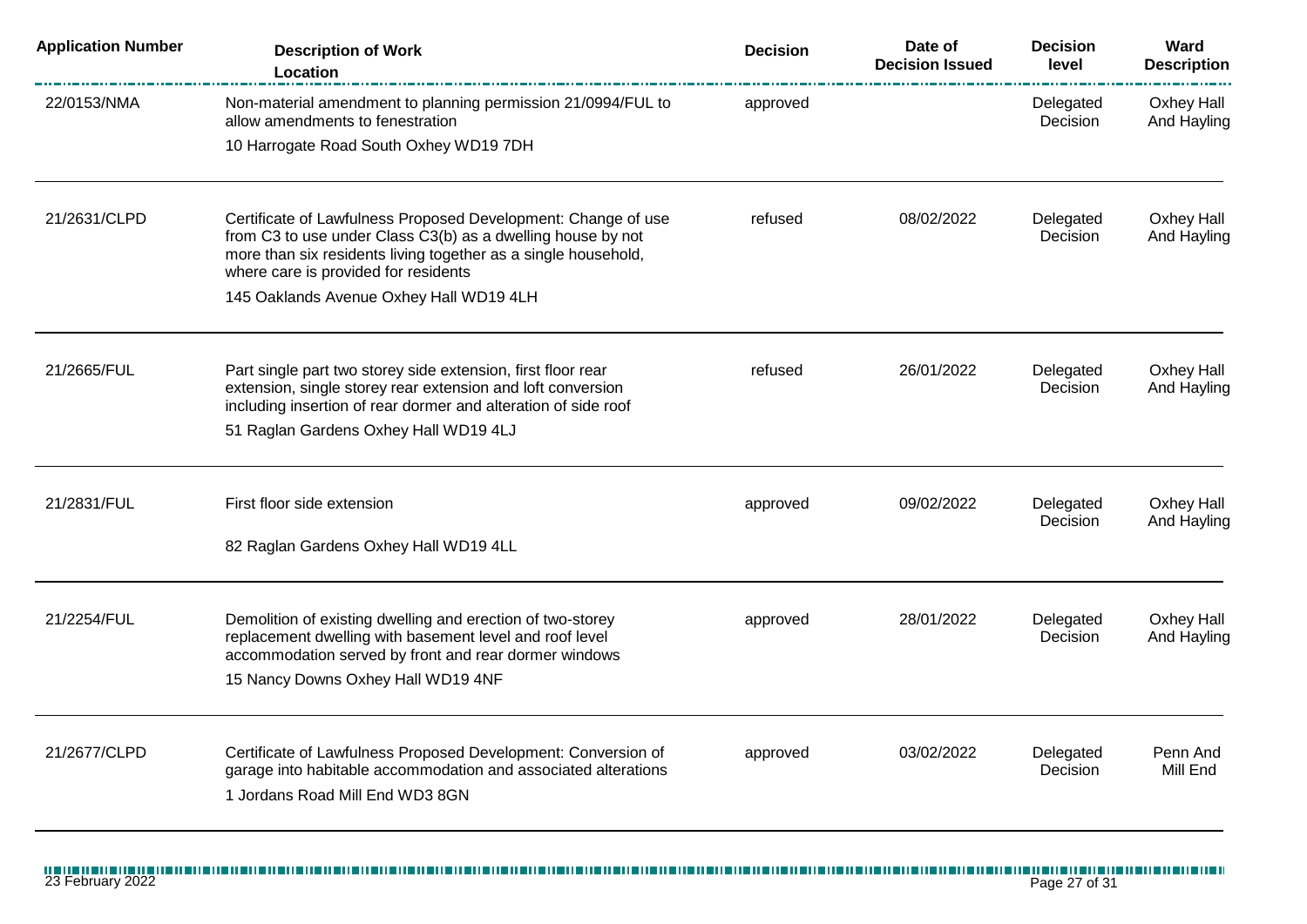| <b>Application Number</b> | <b>Description of Work</b><br>Location                                                                                                                                                                                        | <b>Decision</b>                        | Date of<br><b>Decision Issued</b> | <b>Decision</b><br>level | Ward<br><b>Description</b> |
|---------------------------|-------------------------------------------------------------------------------------------------------------------------------------------------------------------------------------------------------------------------------|----------------------------------------|-----------------------------------|--------------------------|----------------------------|
| 21/2776/CLPD              | Certificate of Lawfulness Proposed Development: Loft conversion<br>including side dormer window and provision of new second floor<br>window in existing rear gable.<br>117 The Queens Drive Mill End WD3 8LY                  | approved                               | 31/01/2022                        | Delegated<br>Decision    | Penn And<br>Mill End       |
|                           |                                                                                                                                                                                                                               |                                        |                                   |                          |                            |
| 21/2632/RSP               | Two storey side extension and two storey/single storey rear<br>extension with flat roof and replacement roof tiles<br>1 Berry Lane Mill End WD3 7HJ                                                                           | withdrawn                              | 07/02/2022                        | Withdrawn                | Penn And<br>Mill End       |
| 21/2895/FUL               | Single storey rear extension<br>44 Berry Lane Mill End WD3 4DD                                                                                                                                                                | refused                                | 10/02/2022                        | Delegated<br>Decision    | Penn And<br>Mill End       |
|                           |                                                                                                                                                                                                                               |                                        |                                   |                          |                            |
| 21/2794/FUL               | Part single, part two storey front, side and rear extensions                                                                                                                                                                  | approved                               | 04/02/2022                        | Delegated<br>Decision    | Penn And<br>Mill End       |
|                           | 6 Berry Lane Mill End WD3 7HQ                                                                                                                                                                                                 |                                        |                                   |                          |                            |
| 21/2782/FUL               | First floor rear extension                                                                                                                                                                                                    | approved                               | 28/01/2022                        | Delegated<br>Decision    | Penn And<br>Mill End       |
|                           | 4 Colne Avenue Rickmansworth WD3 8BS                                                                                                                                                                                          |                                        |                                   |                          |                            |
| 22/0252/TEL               | PROPOSED COMMUNICATIONS INSTALLATION FOR<br>CELLNEX AT RICKMANSWORTH TE, RECTORY ROAD,<br>RICKMANSWORTH, WATFORD, HERTFORDSHIRE, WD3<br>1DL. NGR: E: 505660 N: 194547.<br>Rickmansworth TE Rectory Road Rickmansworth WD3 1DL | File closed<br>never<br>determined etc | 17/02/2022                        | Delegated<br>Decision    | Rickmansworth<br>Town      |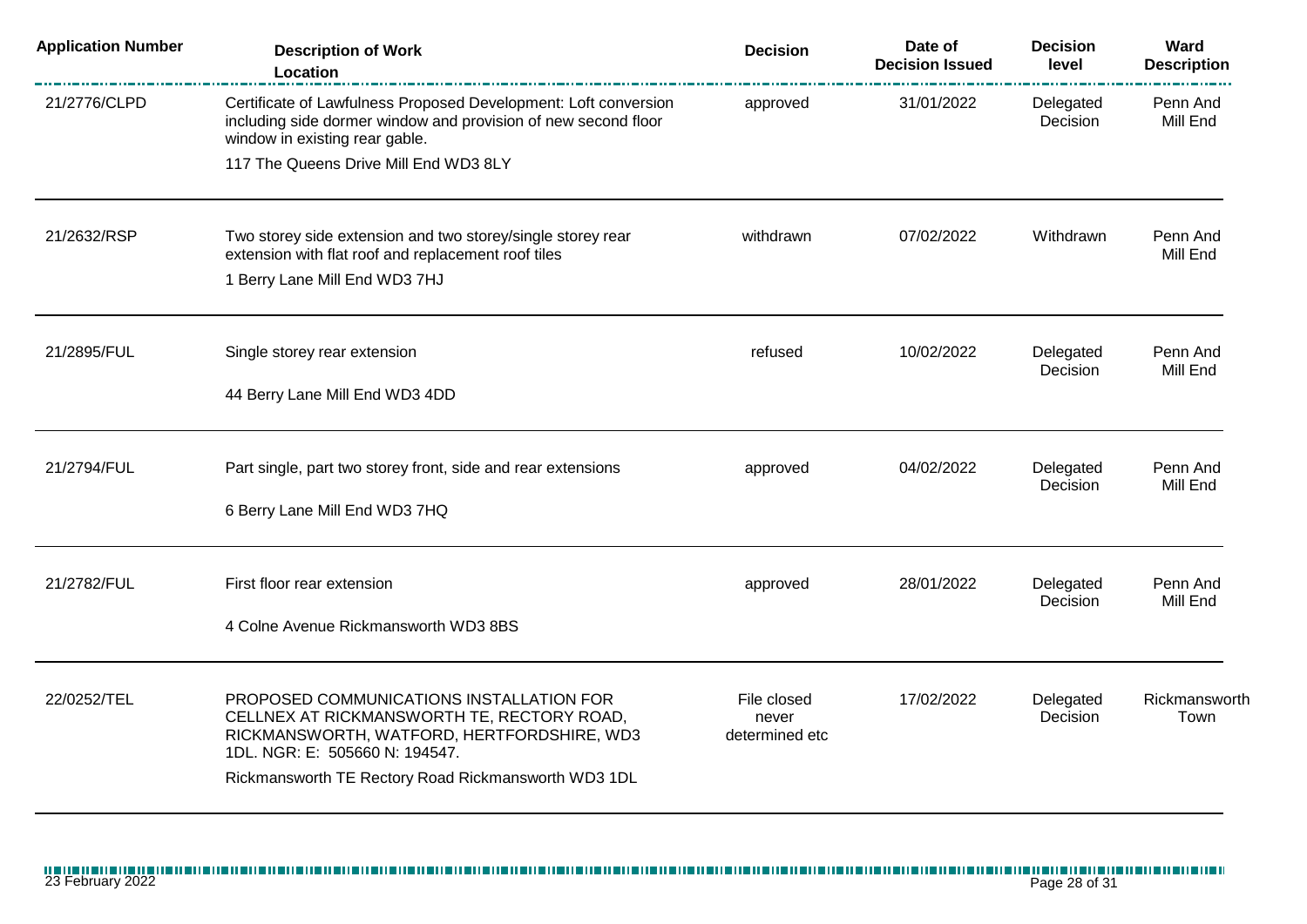| <b>Application Number</b> | <b>Description of Work</b><br>Location                                                                                                                                                                                                                                     | <b>Decision</b>                        | Date of<br><b>Decision Issued</b> | <b>Decision</b><br>level | Ward<br><b>Description</b> |
|---------------------------|----------------------------------------------------------------------------------------------------------------------------------------------------------------------------------------------------------------------------------------------------------------------------|----------------------------------------|-----------------------------------|--------------------------|----------------------------|
| 22/0317/TEL               | BT intends to install fixed line broadband electronic<br>communications apparatus at RICKMANSWORTH<br>AQUADROME, FROGMOOR LANE, WATFORD WD3 1NB                                                                                                                            | File closed<br>never<br>determined etc | 23/02/2022                        | Delegated<br>Decision    | Rickmansworth<br>Town      |
|                           | Rickmansworth Aquadrome Frogmoor Lane Rickmansworth<br>Hertfordshire WD3 1NB                                                                                                                                                                                               |                                        |                                   |                          |                            |
| 21/2696/FUL               | Part single, part two storey rear extensions, alterations to main<br>roof including dormers and rooflights, conversion of garage into<br>habitable accommodation and alterations to fenestration                                                                           | refused                                | 26/01/2022                        | Delegated<br>Decision    | Rickmansworth<br>Town      |
|                           | 25 Moor Lane Rickmansworth WD3 1LE                                                                                                                                                                                                                                         |                                        |                                   |                          |                            |
| 21/1971/FUL               | Demolition of existing buildings and structures and erection of a<br>48-unit Extra Care facility (Use Class C2) with car parking and<br>associated landscaping                                                                                                             | refused                                | 21/02/2022                        | Committee<br>Decision    | Rickmansworth<br>Town      |
|                           | Beesons Yard Bury Lane Rickmansworth Hertfordshire WD3 1DS                                                                                                                                                                                                                 |                                        |                                   |                          |                            |
| 22/0095/NMA               | Non-Material Amendment to planning permission 19/1483/AOD:<br>Revision of Plot 2 in relation to the garage so that it accords with<br>approved site layout plan, amendments to front elevations to<br>facilitate lowered entrance area and alterations to internal layouts | refused                                | 17/02/2022                        | Delegated<br>Decision    | Rickmansworth<br>Town      |
|                           | Banstead Down Old Chorleywood Road Rickmansworth WD3<br>4EH                                                                                                                                                                                                                |                                        |                                   |                          |                            |
| 21/2759/CLPD              | Certificate of Lawfulness Proposed Development: Alterations to<br>single storey rear extension roof including rooflights, rooflights to<br>single storey side extension and alterations to fenestration                                                                    | withdrawn                              | 08/02/2022                        | Withdrawn                | Rickmansworth<br>Town      |
|                           | 10 Moor Lane Rickmansworth WD3 1LG                                                                                                                                                                                                                                         |                                        |                                   |                          |                            |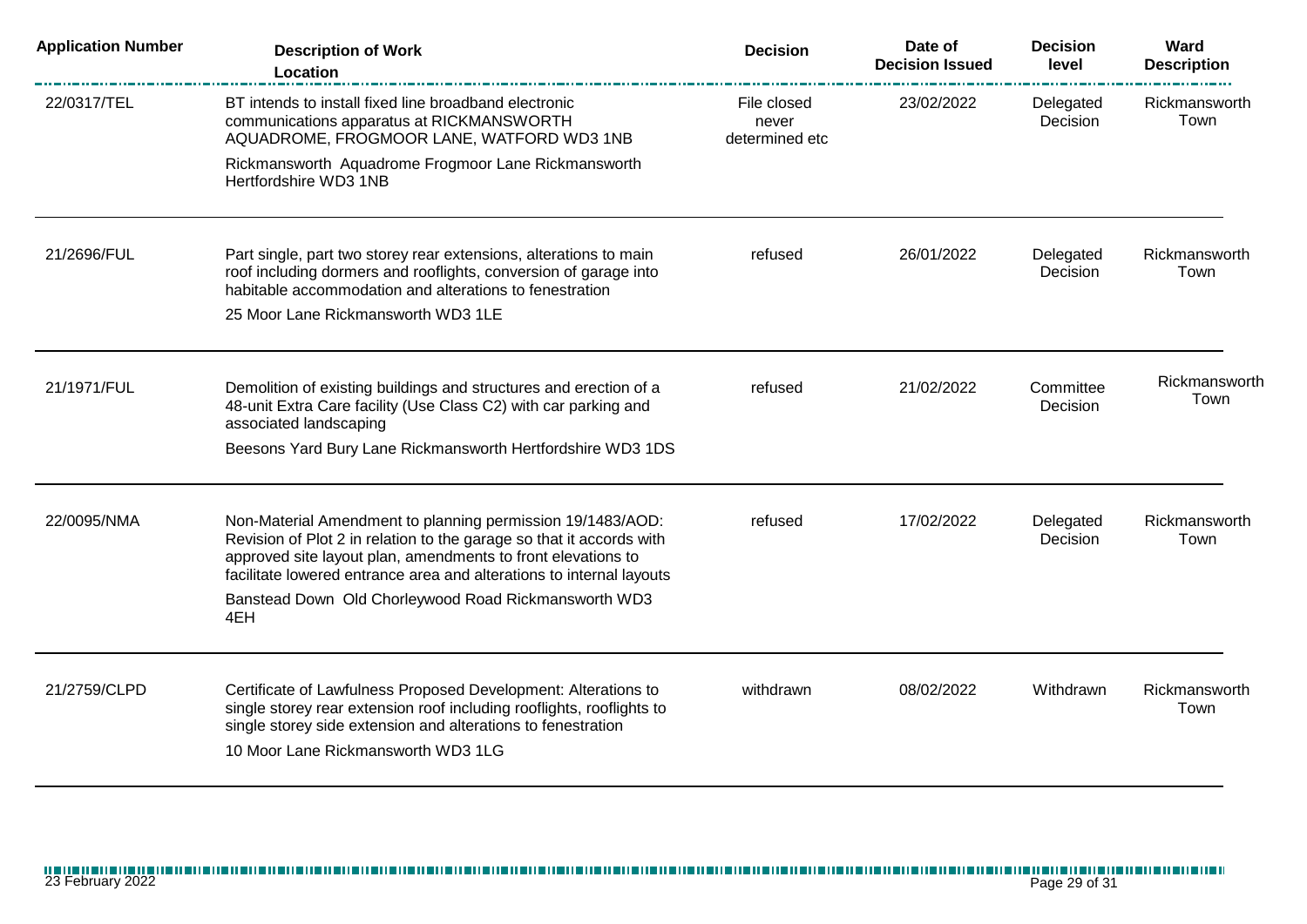| <b>Application Number</b> | <b>Description of Work</b><br><b>Location</b>                                                                                                                                                                                                                                                                                        | <b>Decision</b>          | Date of<br><b>Decision Issued</b> | <b>Decision</b><br>level | Ward<br><b>Description</b> |
|---------------------------|--------------------------------------------------------------------------------------------------------------------------------------------------------------------------------------------------------------------------------------------------------------------------------------------------------------------------------------|--------------------------|-----------------------------------|--------------------------|----------------------------|
| 21/2353/FUL               | Demolition of existing garage and erection of two-storey side and<br>rear extensions, and first floor extension to existing dwelling along<br>with increase in ridge height and construction of new roof to form<br>two storey dwelling, single-storey side and rear extensions, front<br>porch and alterations to external material | approved                 | 21/01/2022                        | Delegated<br>Decision    | Rickmansworth<br>Town      |
|                           | 131 Highfield Way Rickmansworth WD3 7PL                                                                                                                                                                                                                                                                                              |                          |                                   |                          |                            |
| 21/2848/FUL               | Upgrading of existing floodlights to LED lighting                                                                                                                                                                                                                                                                                    | approved                 | 27/01/2022                        | Delegated<br>Decision    | Rickmansworth<br>Town      |
|                           | Rickmansworth Lawn Tennis Club Meadow Way Rickmansworth<br>WD37NG                                                                                                                                                                                                                                                                    |                          |                                   |                          |                            |
| 21/2787/DIS               | Discharge of Condition 5 (Window Detail) pursuant to planning<br>permission 21/1304/FUL                                                                                                                                                                                                                                              | Determined -<br>DIS apps | 31/01/2022                        | Delegated<br>Decision    | Rickmansworth<br>Town      |
|                           | 21 Harefield Road Rickmansworth WD3 1LZ                                                                                                                                                                                                                                                                                              |                          |                                   |                          |                            |
| 21/2788/DIS               | Discharge of Condition 5 (Window Detail) pursuant to planning<br>permission 21/1305/LBC                                                                                                                                                                                                                                              | Determined -<br>DIS apps | 31/01/2022                        | Delegated<br>Decision    | Rickmansworth<br>Town      |
|                           | 21 Harefield Road Rickmansworth WD3 1LZ                                                                                                                                                                                                                                                                                              |                          |                                   |                          |                            |
| 21/2737/FUL               | Part single-storey, part two-storey rear and side extensions and<br>replacement front door                                                                                                                                                                                                                                           | approved                 | 04/02/2022                        | Delegated<br>Decision    | Rickmansworth<br>Town      |
|                           | 12 The Highlands Rickmansworth WD3 7EW                                                                                                                                                                                                                                                                                               |                          |                                   |                          |                            |
| 21/2710/FUL               | Removal of conservatory and construction of single storey rear<br>extension                                                                                                                                                                                                                                                          | approved                 | 25/01/2022                        | Delegated<br>Decision    | Rickmansworth<br>Town      |
|                           | 70 Townfield Rickmansworth WD3 7DD                                                                                                                                                                                                                                                                                                   |                          |                                   |                          |                            |